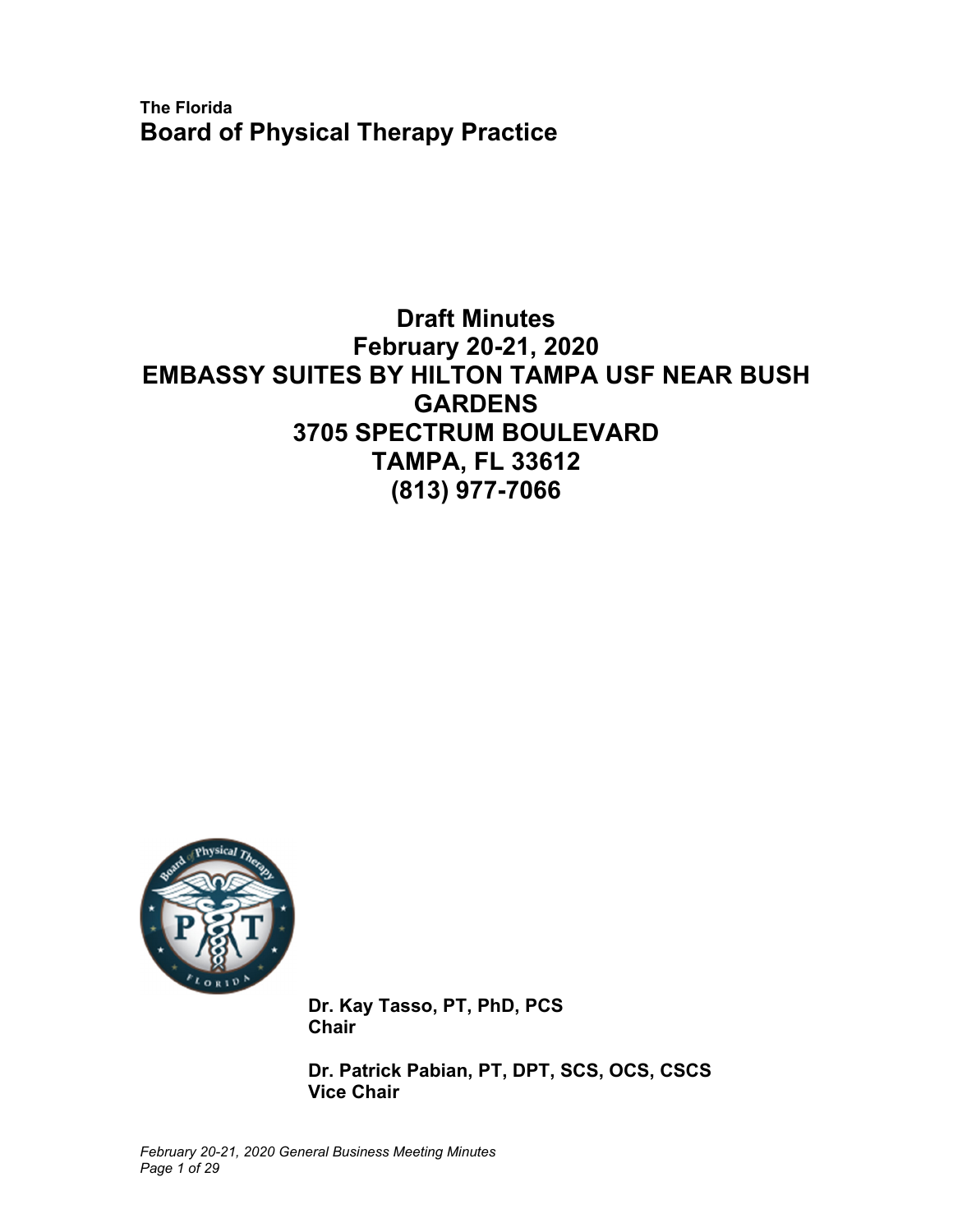#### **DEPARTMENT OF HEALTH MEDICAL QUALITY ASSURANCE BOARD OF PHYSICAL THERAPY GENERAL BUSINESS MEETING GENERAL RULES REVIEW February 20, 2020 DRAFT MINUTES**

#### **EMBASSY SUITES BY HILTON TAMPA USF NEAR BUSH GARDENS 3705 SPECTRUM BOULEVARD TAMPA, FL 33612 (813) 977-7066**

Participants in this public meeting should be aware that these proceedings are being recorded and that an audio file of the meeting will be posted to the Board's website.

#### **February 20, 2020 – 6:30 P.M. EST**

The minutes reflect the actual sequence of events rather than the original agenda order.

#### **Call the Meeting to Order and Roll Call:**

Dr. Kay Tasso, Chair, called the general business meeting to order at approximately 6:36 P.M. Those present for all or part of the meeting, included the following:

#### **MEMBERS PRESENT BOARD COUNSEL**

Dr. Kay Tasso, Chair, PT, PhD, PCS Lynette Norr, Board Counsel, Dr. Patrick Pabian, PT, DPT, SCS, OCS, CSCS Assistant Attorney General Mr. Steve Chenoweth, PT Dr. Ellen K. Donald, PT, PhD

#### **STAFF PRESENT**

Allen Hall, Executive Board Director Kayla Karpp, Program Operations Administrator

#### **ADMINISTRATIVE PROCEEDINGS**

#### **RULE DISCUSSION AND/OR DEVELOPMENT**

#### **1. 64B17-6.001, F.A.C., Minimum Standards of Physical Therapy Practice**

Ms. Norr brought the following rule before the Board with rule language from 456.063 for the Board to review and discuss for possible rule revision.

#### **64B17-6.001 Minimum Standards of Physical Therapy Practice.**

(1) Definitions – For purposes of this rule only, the words and phrases listed below are defined in the following manner:

(a) Acute Care – The stage of illness or injury characterized by actual or reasonable potential for a rapid change in medical status that would affect the physical therapy plan of care.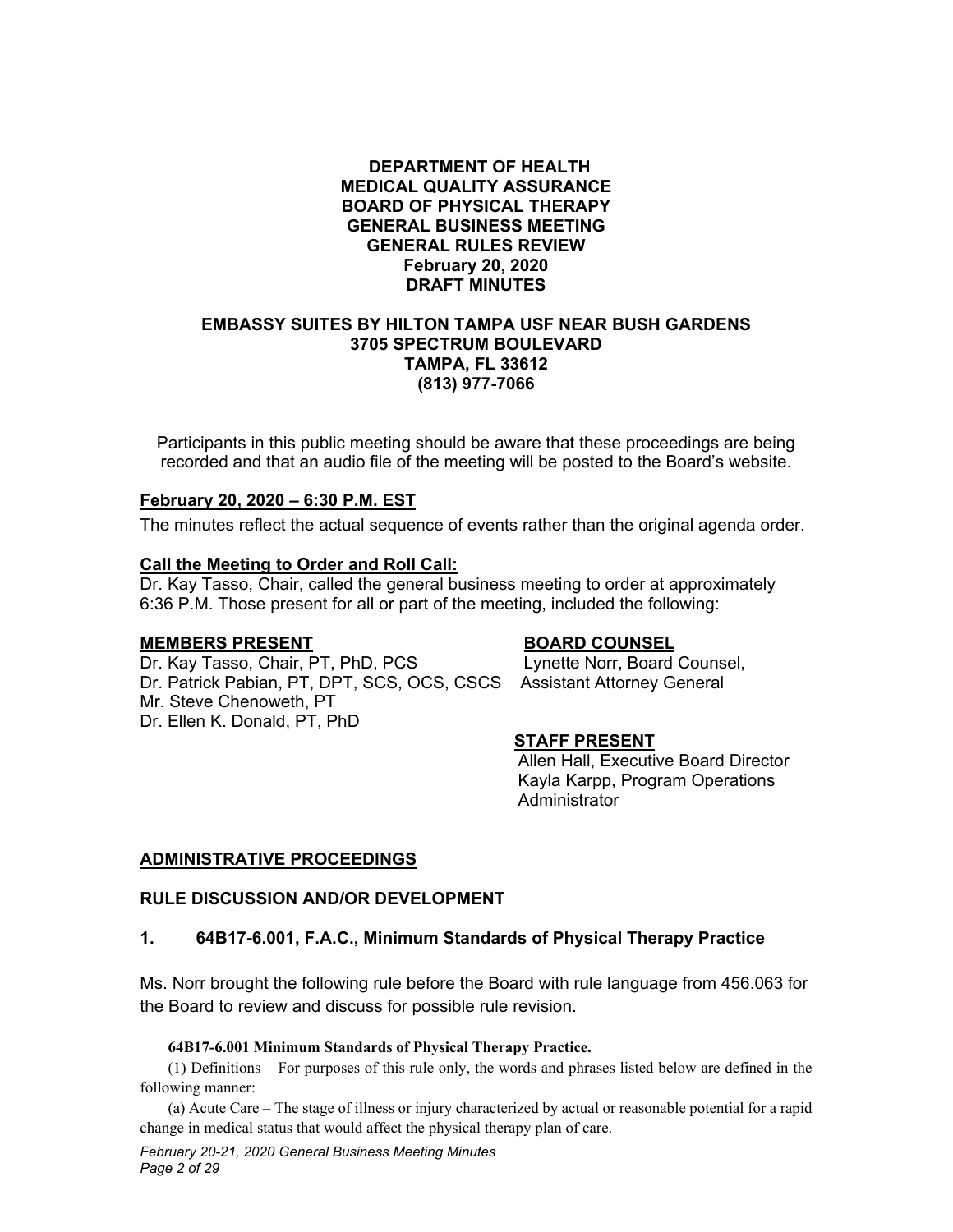(b) Consultation – The offering of information aimed at the resolution of perceived problem.

(c) Direction – The physical therapist's authorization and empowerment of a physical therapist assistant or unlicensed personnel, as authorized by Rule 64B17-6.007, F.A.C., to carry out actions requiring licensure under Chapter 486, F.S.

(d) Assessment – Observational, verbal, or manual determinations of the function of the musculoskeletal or neuromuscular system relative to physical therapy, including, but not limited to, range of motion of a joint, motor power, postural attitudes, biomechanical function, locomotion, or functional abilities, for the purpose of making recommendations for treatment.

(e) Direct Supervision – Supervision of subordinate personnel performing directed actions, while the licensed supervisor is immediately physically available.

(f) General supervision – Supervision of a physical therapist assistant, other than by direct supervision, whereby the physical therapist is accessible at all times by two-way communication, available, to respond to an inquiry when made and readily available for consultation during the delivery of care, and is within the same geographic location as the physical therapist assistant.

(g) Program Plan – The establishment of objectives (goals) and specific remediation techniques.

(h) Standards – Conditions and performances which are essential for quality physical therapy service and patient care.

(i) Unlicensed personnel – Any individual, working or volunteering in a physical therapy setting, not holding a current license as a physical therapist or physical therapist assistant.

(2) Physical Therapy Personnel Responsibilities In General. Physical therapy is a profession involving skilled practice of patient care. The primary concern of the physical therapist and physical therapist assistant is always the safety, well being, and best interest of the patient who must therefore recognize and carry out services consistent with legal rights and personal dignity of the patient. Accordingly, it is the responsibility of all physical therapists and physical therapist assistants to:

(a) Communicate effectively to the patient the treatment evaluation process and techniques to be used in any procedures before beginning treatment and anytime during the course of the treatment process.

(b) Safeguard the confidentiality of information and require written consent from the patient or legally authorized representative prior to releasing information to a third party not involved in the actual care.

(c) Avoid acts which blatantly disregard a patient's modesty and neither suggest nor engage in sexual activities with patients under their care.

(d) Neither use nor participate in the use of any form of communication containing false, fraudulent, misleading, deceptive, unfair or sensational statement or claim, nor use bribery in any form, nor use false advertising, nor misrepresentation of services or self, nor engage in other unprofessional conduct, including, but not limited to:

1. Inaccurately recorded, falsified, or altered patient records,

2. Falsely representing or misrepresenting facts on an application for employment,

3. Impersonating or acting as a proxy for an applicant in any examination for certification or registration,

4. Impersonating another certified or registered practitioner or permitting another to use his or her license for the purpose of practicing physical therapy or receiving compensation,

5. Providing false or incorrect information regarding the status of licensure.

(e) Not exploit the patient or client for the financial gain of the licensee or a third party.

(f) Practice physical therapy with that level of care, skill, and treatment which is recognized by a reasonably prudent similar physical therapy practitioner as being acceptable under similar conditions and circumstances.

(3) Physical Therapist Responsibilities. Physical therapists shall:

(a) Be professionally responsible for providing a referring practitioner, or a practitioner of record, with any information which will assist in the determination of an accurate medical diagnosis.

(b) Not implement any plan of care that, in the physical therapist's judgment, is contraindicated. If the plan of care was requested by a referring practitioner, the physical therapist shall immediately notify the referring practitioner that he is not going to follow the request and the reasons for such refusal.

(c) Not direct any function or task which requires the skill, knowledge, and judgment of the physical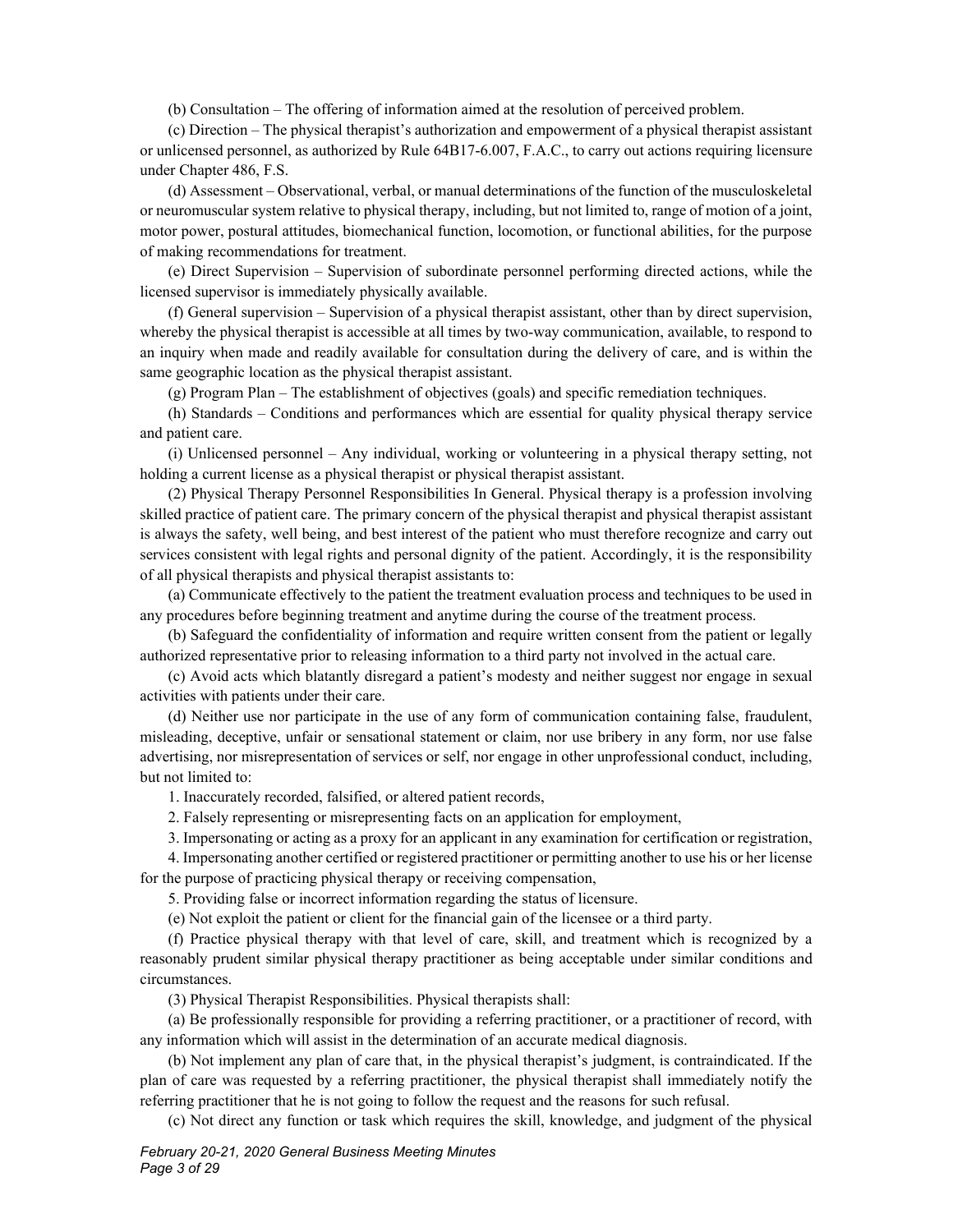therapist.

(d) Assume the responsibility for assessing the patient, identifying the level of acuity of illness, planning the patient's treatment program, and implementing and directing the program.

(e) Hold primary responsibility for physical therapy care rendered under the therapist's direction and shall be available for consultation at all times.

(f) Physical therapist's professional responsibilities include, but are not limited to:

1. Interpretation of the practitioner's referral.

2. Provision of the initial physical therapy assessment of the patient.

3. Initial identification and documentation of precautions, special problems, contraindications.

4. Development of a treatment plan including the long and short term goals.

5. Implementation of or directing implementation of the treatment plan.

6. Direction of appropriate tasks.

7. Reassessment of the patient in reference to goals and, when necessary, modification of the treatment plan.

(g) When participating in student programs, ensure that the academic programs are accredited or in candidacy by the appropriate accrediting agency recognized by statute, and that the physical therapist provides direct supervision when students are performing patient care activities.

(h) Keep written medical records justifying the course of treatment of the patient, including, but not limited to, initial physical therapy assessment, plan of treatment, treatment notes, progress notes, examination results, test results, and discharge summary.

(4) Physical Therapist Assistant Responsibilities. Physical therapist assistants shall:

(a) Not initiate or change treatment without the prior assessment and approval of the physical therapist.

(b) Not provide services to a patient who is an inpatient in a hospital or who is in the acute phase of injury or illness unless the physical therapist is readily and physically available to provide consultation.

(c) Not carry out treatment procedures detrimental to the patient or for which the assistant is not qualified.

(d) Report all untoward patient responses or change in medical status to the physical therapist.

(e) Refer inquiries regarding patient prognosis to the physical therapist.

(f) Discontinue immediately any treatment procedures which in the assistant's judgment appear to be harmful to the patient and shall report them to the physical therapist.

(g) When participating in student programs, ensure that the academic programs are accredited or in candidacy by the appropriate accrediting agency recognized by statute, and that the physical therapist assistant provides direct supervision when students are performing patient care activities.

(5) Physical Therapist – Physical Therapist Assistant Responsibilities and Supervisory Relationships.

(a) Regardless of the setting, physical therapists and physical therapist assistants shall abide by all Federal and State Laws and regulations related to the particular site of practice.

(b) During an acute phase of injury or illness, or while the patient is an inpatient in a hospital, the physical therapist shall be readily and physically available for consultation to the physical therapist assistant.

(c) Delivery of Care:

1. During the delivery of physical therapy care by the physical therapist assistant to patients who are not inpatients in a hospital, or who are not in the acute phase of injury or illness, the physical therapist shall be accessible at all times by telecommunication and shall be within the same geographic location as the assistant.

2. The physical therapist shall be readily available to the physical therapist assistant with emphasis placed on directing the assistant through frequent reporting, both verbal and written and frequent observations of the care rendered to the patient.

(d) The physical therapist shall not delegate portions of the skilled physical therapy functions or tasks to any lesser trained health personnel than the physical therapist assistant.

(6) The school setting. The physical therapist shall keep abreast of special knowledge and skills implicit in school settings and shall practice in accordance with the previous stated standards.

(7) Unlicensed Supportive Personnel may be utilized to help in the treatment being provided by a licensed physical therapist or licensed physical therapist assistant. Such personnel shall perform such acts only under the direct supervision of a physical therapist or physical therapist assistant.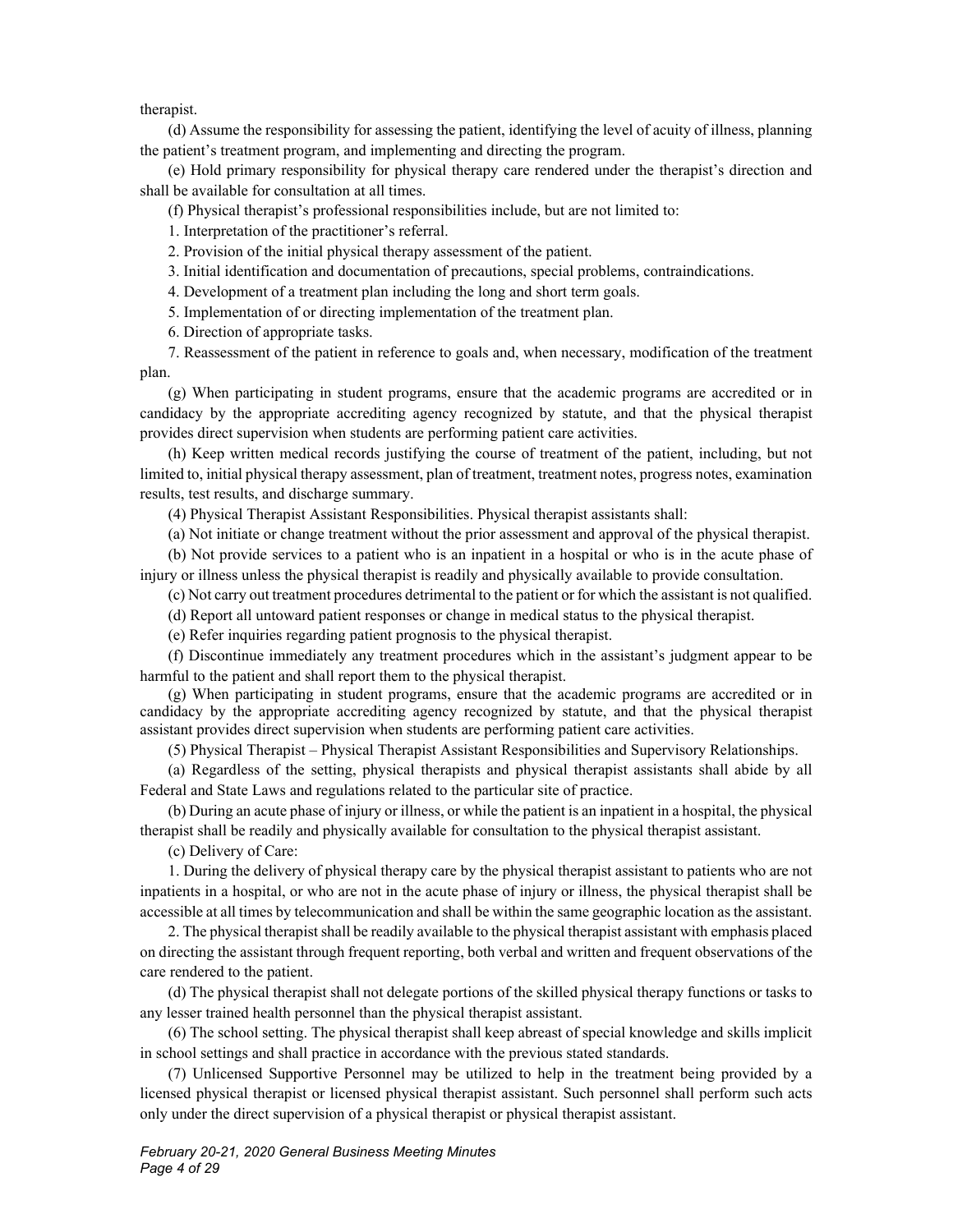*Rulemaking Authority 486.025 FS. Law Implemented 486.021(5), (6), (9), (10), (11), 486.031, 486.102, 486.123, 486.125(1), 486.161(3) FS. History–New 8-6-84, Formerly 21M-9.30, Amended 9-22-87, Formerly 21M-9.030, Amended 9-5-90, 3-5-92, 3-24-93, Formerly 21MM-6.001, 61F11-6.001, Amended 8-16-95, Formerly 59Y-6.001, Amended 1-8- 98, 1-11-99, 4-18-04, 6-1-09, 2-18-16, 7-4-17.*

The Board made verbally modified sections (c) and (d) and requested the new rule language to be presented at the May 14, 2020 meeting.

#### **2. 64B17-9.001 Continuing Education**

The Board discussed modifications to the college credit hours as listed in section (7)(a).

#### **64B17-9.001 Continuing Education.**

#### **64B17-9.001 Continuing Education.**

(1) Every person licensed pursuant to chapter 486, F.S., shall be required to complete twenty-four contact hours of continuing education courses approved by the Board in the twenty-four months preceding each biennial renewal period as established by the Department. With the exception of the required courses in the prevention of medical errors and HIV/AIDS, applicants who become licensed in the second half of the biennium are exempt from this continuing education requirement for their first renewal.

(2) A contact hour shall consist of fifty clock minutes. One half contact hour shall consist of twenty-five clock minutes. One continuing educational unit (CEU) shall be considered equivalent to ten (10) contact hours.

(3) Acceptable subject areas for physical therapy continuing education include professional ethics, clinical education, clinical practice, clinical research, clinical management, clinical science, Florida law relating to physical therapy, basic sciences, risk management, and HIV/AIDS. No more than five contact hours of courses in risk management shall be accepted within a biennium. Up to three contact hours in HIV/AIDS education pursuant to rule chapter 64B17-8, F.A.C., may be included in the 24 contact hours. Up to three contact hours in prevention of medical errors education pursuant to rule chapter 64B17-8, F.A.C., may be included in the 24 contact hours.

(4) The Board will accept up to twelve contact hours for home study during a biennium.

(5) Course instructors providing continuing education to licensees under this chapter shall receive up to six contact hours credit per biennium. This shall be awarded on a contact hour for each contact hour presented. However, instructors teaching their normal course of instruction shall not be granted contact hours toward their continuing education.

(6) Clinical Instructors shall receive 1 contact hour for every 160 hours of clinical internship limited to a maximum of 6 contact hours per instructor per bienium. Clinical instructors must be credentialed by the American Physical Therapy Association (APTA) to receive clinical continuing education credits.

(7) The Board approves for continuing education credit:

(a) Courses sponsored by a program in physical therapy at a college or university which provides a curriculum for training physical therapists or physical therapist assistants, when approved by the physical therapy or physical therapist assistants program, which is accredited by, or has status with an accrediting agency approved by the United States Department of Education. One credit hour is the equivalent of one contact hour.

(b) Courses sponsored or approved by the American Physical Therapy Association.

(c) Courses sponsored or approved by the Florida Physical Therapy Association, so long as they meet the criteria set forth in subsection 64B17-9.001(3), F.A.C.

(d) Attendance at Florida Board meetings where disciplinary cases are being heard if the licensee is not on the agenda or appearing for another purpose. The number of risk management contact hours for such attendance is based on the definition of contact hour as set forth in subsection (2).

*February 20-21, 2020 General Business Meeting Minutes Page 5 of 29*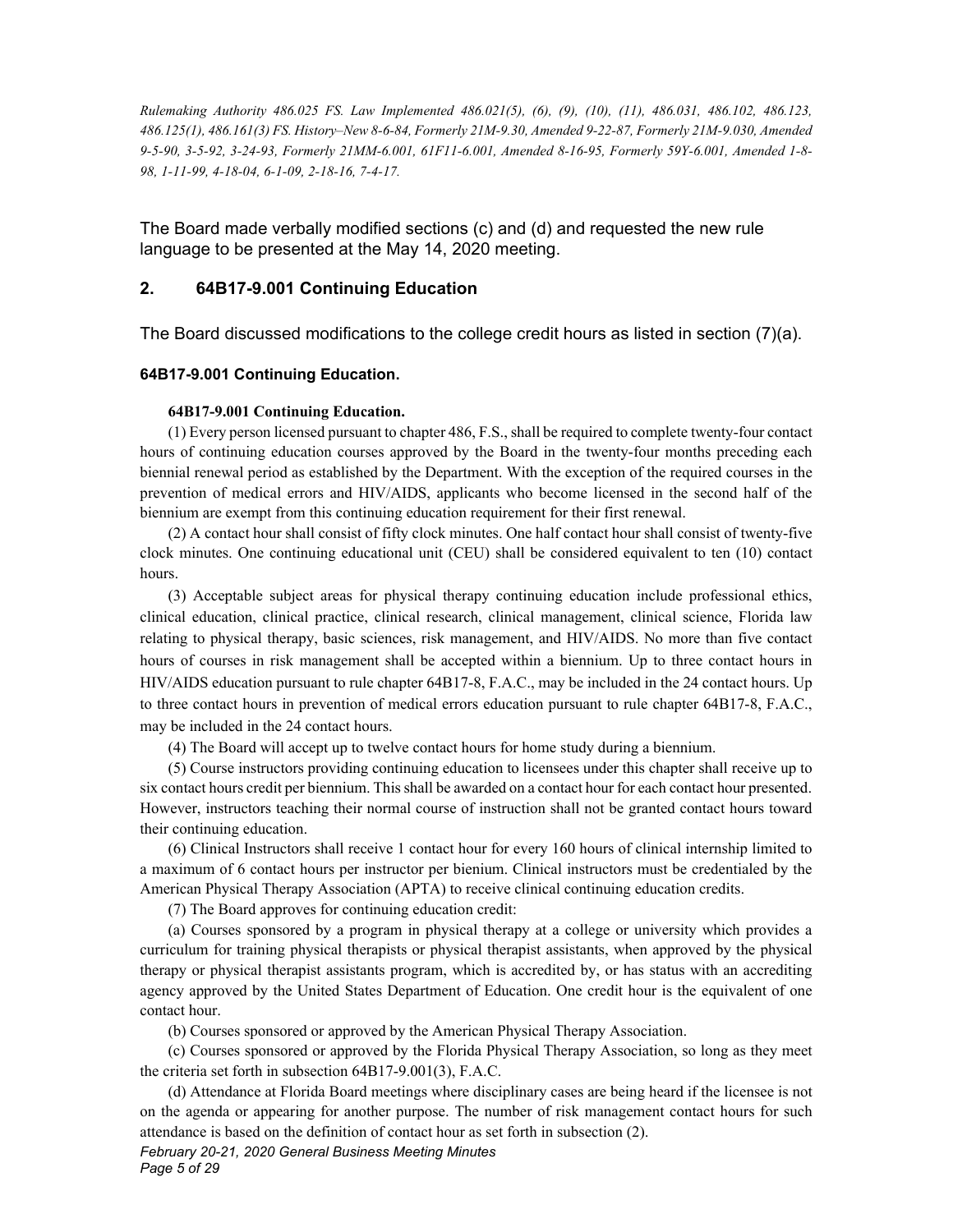(e) Former Board members who serve on the Board's Probable Cause Panel shall receive five contact hours of continuing education risk management credit per biennium for their service on the Panel.

(f) Licensees who file DOH form #DH-MQA 1144, "Application Materials For The Florida Laws and Rules Examination," (revised 5/15), incorporated herein by reference, which is available through www.floridasphysicaltherapy.gov/resources, or at http://www.flrules.org/Gateway/reference.asp?No=Ref-05841, and take and pass the Florida laws and rules examination shall receive two (2) hours of continuing education per biennium. The continuing education credit shall be awarded only for the biennium in which the examination was taken and passed. Continuing education credit shall not be awarded to licensees who take and pass the examination as a result of a disciplinary proceeding or as a board ordered condition of initial licensure or reinstatement.

(8) The Board shall make exceptions for licensees from the continuing education requirements including waiver of all or a portion of these requirements or the granting of an extension of time in which to complete these requirements upon a finding of good cause by majority vote of the Board at a public meeting following receipt of a written request for exception based upon emergency or hardship. Emergency or hardship cases are those: (1) involving long term personal illness or illness involving a close relative or person for whom the licensee has care-giving responsibilities; (2) where the licensee can demonstrate that the required course(s) are not reasonably available; and (3) other demonstrated economic, technological or legal hardships that substantially relate to the ability to perform or complete the continuing education requirements. Licensees requesting an exception from continuing education requirements must provide the Board with documentation supporting the claim of emergency or hardship that is the basis of the request.

(9) The licensee must retain such receipts, vouchers, certificates, or other papers as may be necessary to document completion of the appropriate continuing education offerings listed on the renewal form for a period of not less than four years from the date the offering was taken.

*Rulemaking Authority 456.013(6), 486.025, 486.109(5) FS. Law Implemented 456.013(6), 486.109 FS. History–New 4- 6-92, Formerly 21MM-9.001, Amended 3-7-94, Formerly 61F11-9.001, Amended 12-5-95, Formerly 59Y-9.001, Amended 2-14-02, 4-21-02, 1-2-03, 6-28-04, 4-9-06, 5-28-06, 2-17-08, 5-21-09, 8-10-09, 6-30-10, 9-23-10, 12-24-13, 11-23-14, 9-20-15, 10-23-17.*

Modification for one (1) credit hour in a college course relating to practice to count for fifteen (15) contact hours.

One (1) credit hour of a CE course is to count for one (1) contact hour.

New rule language to be presented at the May14,2020 meeting.

#### **RULE STATUS REPORT**

#### **3. Lynette Norr, Assistant Attorney General**

- 64B17-3.001, F.A.C., Licensure
- 64B17-7.005, F.A.C., Notice of Noncompliance
- 64B17-8.003, F.A.C., Requirements for Human Trafficking Education

Ms. Norr discussed the JAPC letters for 64B17-3.001, F.A.C.

#### **64B17-3.001 Licensure.**

(1) No change.

(2) Qualifications for Licensure. All applicants for licensure as a physical therapist or physical therapist assistant must demonstrate the following:

(a) through (b) No change.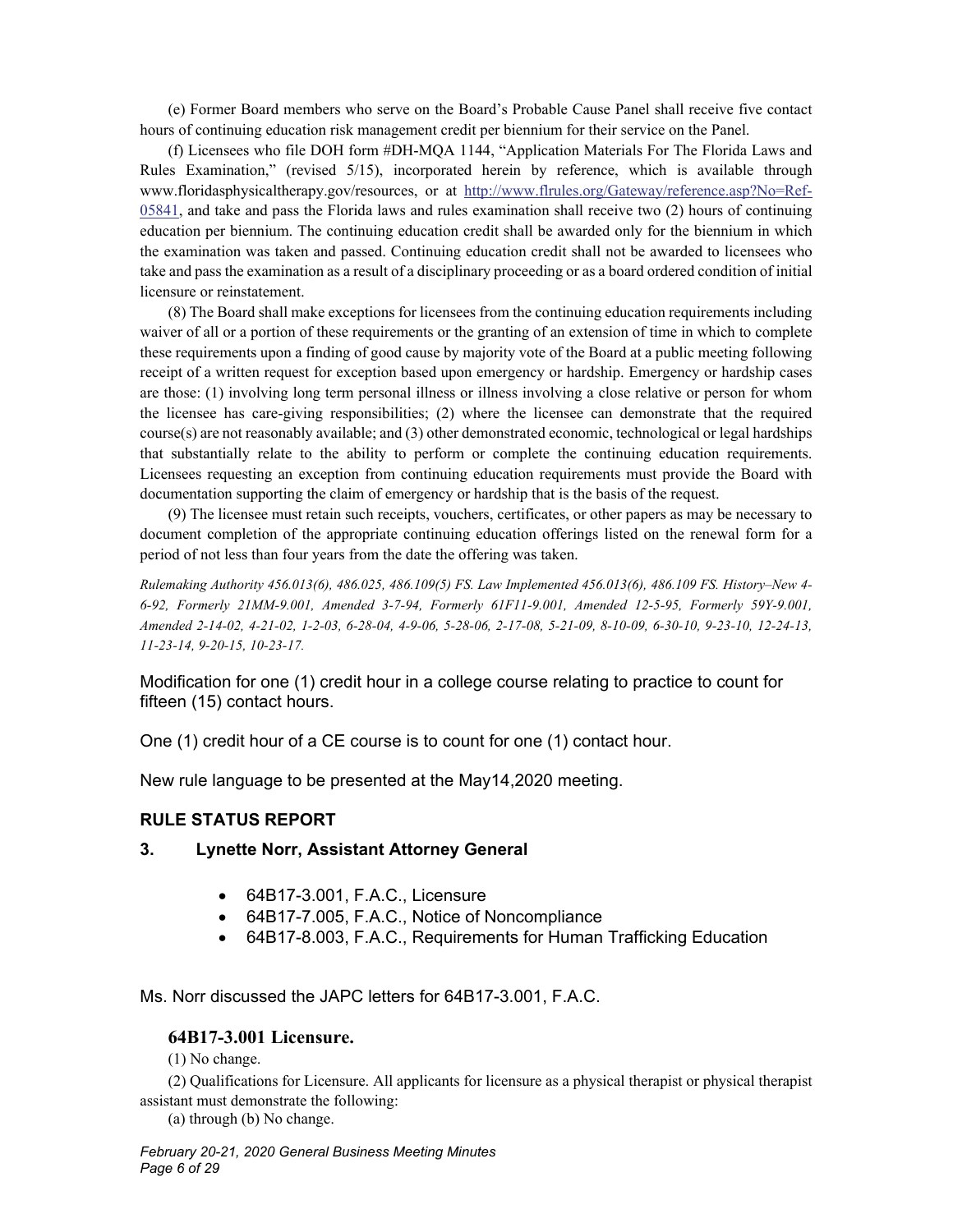(c) Education:

1. through 2. No change.

3. For a physical therapist or physical therapist assistant to be certified to take the licensure examination, the Board must receive verification that the applicant has graduated. The applicant's institution may send a final transcript, or the applicant's program may send a Letter of Completion. For the Board to consider a Letter of Completion, the letter must:

a. Be sent to the Board directly from the educational institution,

b. Be presented on official school letterhead,

c. Confirm that the individual completed all clinical an didactic requirements of their specified degree,

d. State the date the individual earned their degree, and

e. Be signed and dated by the program director or the school registrar.

43. For physical therapists and physical therapist assistants who have received a diploma from a program in physical therapy in a foreign country, have received a determination that their credentials are equivalent to the education and preparation required for licensure as a physical therapist or physical therapist assistant in the United States. Educational credentials equivalent to those required for the education and preparation of physical therapists or physical therapist assistants in this country shall be determined by an agency as provided in Rule 64B17-3.007, F.A.C.

(3) Through (4) No change.

Rulemaking Authority 456.013, 486.025, 486.031(3), 486.104 FS. Law Implemented 456.013, 456.017, 456.0635, 456.38, 486.031, 486.041, 486.051, 486.061, 486.0715, 486.081, 486.102, 486.103, 486.104 FS. History–New 8-6-84, Amended 6-2-85, Formerly 21M-7.20, Amended 5-18-86, Formerly 21M-7.020, 21MM-3.001, Amended 3-1-94, Formerly 61F11-3.001, Amended 12-22-94, 4-10-96, Formerly 59Y-3.001, Amended 12-30-98, 1-23-03, 4-9-06, 9-19-06, 3-13-07, 5-11-08, 5-21-09, 8-10-09, 7-5-10, 12-17-12, 12-15- 14, 2-14-17, 10-22-17,\_\_\_\_\_\_\_.

Discussion relating to 64B17-3.001, F.A.C, for an amendment to "approved" instead of certified in section 3.

**MOTION:** After discussion Dr. Tasso made a motion to approve the proposed language as amended and directed counsel to procced with rule making procedures. The motion was seconded by Dr. Pabian and carried 4/0.

**MOTION**: Dr. Tasso made a motion to find the proposed revisions do not have an adverse impact on small businesses and will not be likely to directly or indirectly increase regulatory costs to any entity (including government) in excess of \$200,000 in the aggregate in Florida within 1 year after the implementation of the rule. The motion was seconded by Dr. Pabian and carried 4/0.

**MOTION**: Dr. Tasso made a motion to find that a violation of this rule or any part of this rule will not designate as a minor violation. The motion was seconded by Dr. Donald and carried 4/0.

The Board directed staff to discuss the application rule, 64B17-3.001, F.A.C at the May 14, 2020 meeting for possible application revisions.

Ms. Norr discussed the JAPC letters for 64B17-8.003, F.A.C

#### **64B17-8.003 Requirements for Human Trafficking Education.**

(1) Each licensee, licensed by January 1, 2021, must complete at least one clock hour of Human Trafficking education through an approved course no later than January 1, 2021.

(2) To receive approval, courses on human trafficking shall be at least one hour and include all of the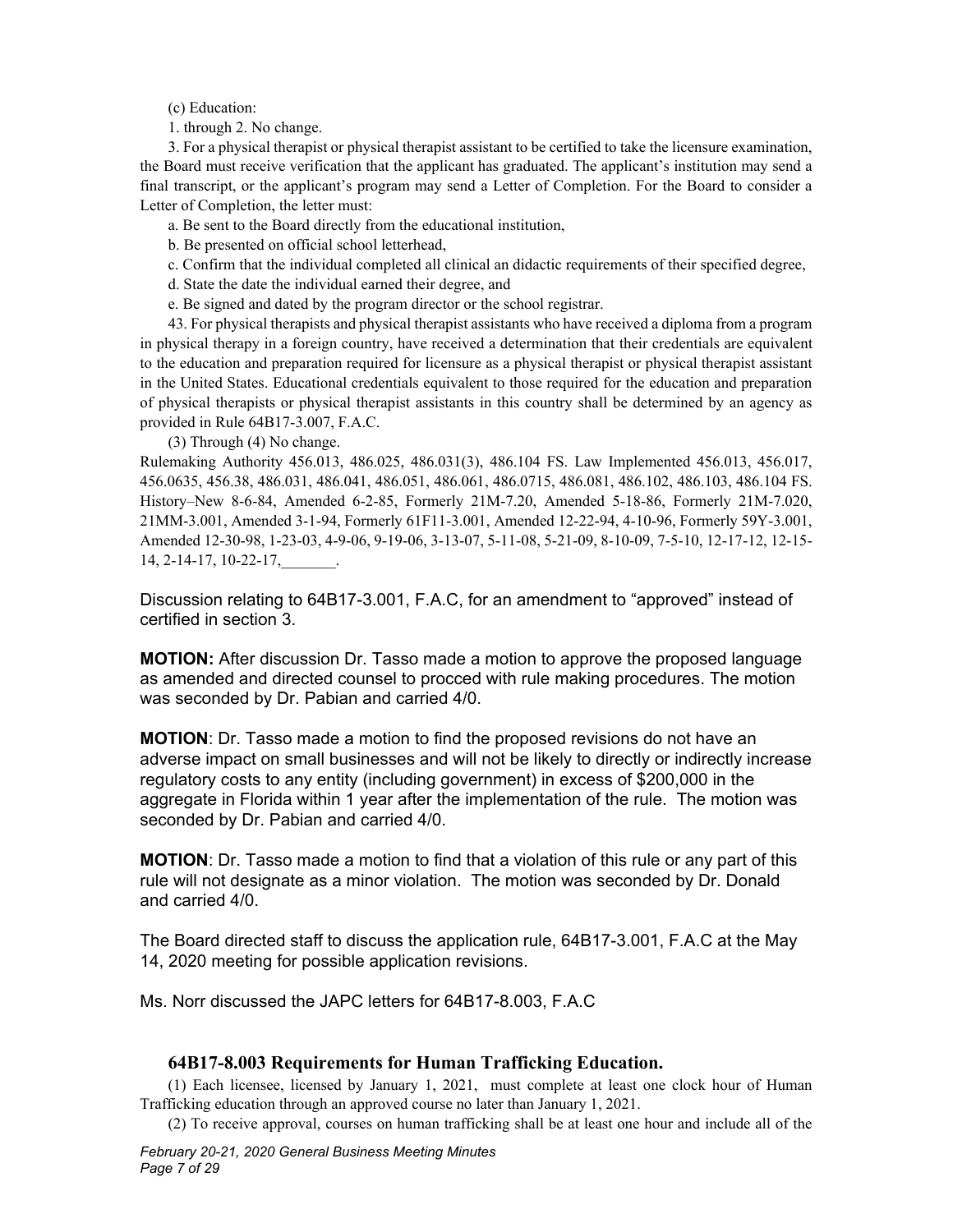following subject areas:

(a) sex trafficking, (b) labor trafficking,

(c) how to identify individuals who may be victims of human trafficking,

- (d) how to report cases of human trafficking
- (e) resources available to victims, and
- (f) signage posting requirements.
- (3) The course may be included in the home study continuing education credit hours.

(4) Human Trafficking education courses approved by any Board within the Division of Medical Quality Assurance of the Department of Health in accordance with Section 456.0341, F.S., are approved by this Board.

Rulemaking Authority 456.013(9), 486.025, 486.109 FS. Law Implemented 456.0341, 486.109 FS. History– New

Discussion relating to 64B17-8.003, F.A.C, for an amendment to remove "clock" from section 1

**MOTION:** After discussion Dr. Donald made a motion to approve the proposed language as amended and directed counsel to proceed with rule making procedures. The motion was seconded by Dr. Tasso and carried 4/0.

**MOTION**: Dr. Tasso made a motion to find the proposed revisions do not have an adverse impact on small businesses and will not be likely to directly or indirectly increase regulatory costs to any entity (including government) in excess of \$200,000 in the aggregate in Florida within 1 year after the implementation of the rule. The motion was seconded by Mr. Chenoweth and carried 4/0.

**MOTION**: Dr. Tasso made a motion to find that a violation of this rule or any part of this rule will not designate as a minor violation. The motion was seconded by Mr. Chenoweth and carried 4/0.

Ms. Norr discussed the need for a review of 64B17-6.001, F.A.C., regarding record keeping and retention and "geographical location" at the May 14, 2020 meeting.

Ms. Norr discussed the need for a telehealth provision in 64B17-7.001, F.A.C., relating to out of state Telehealth providers on the May 14, 2020 meeting.

Ms. Norr spoke to the Board regarding the Annual Regulatory plan that will be presented at the May 14, 2020 meeting.

## **4. Office of Fiscal Accountability and Regulatory Reform (OFARR) Enhanced Oversight of Rulemaking Process**

Ms. Norr discussed the governor's directive with the Board and the Board requested to be asked regarding a sunset provision in all certified questions for the rule making process.

**MOTION:** After discussion Dr. Tasso made a motion to approve the rule making questions to allow a sunset provision per OFARR directive. The motion was seconded by Dr. Pabian and carried 4/0.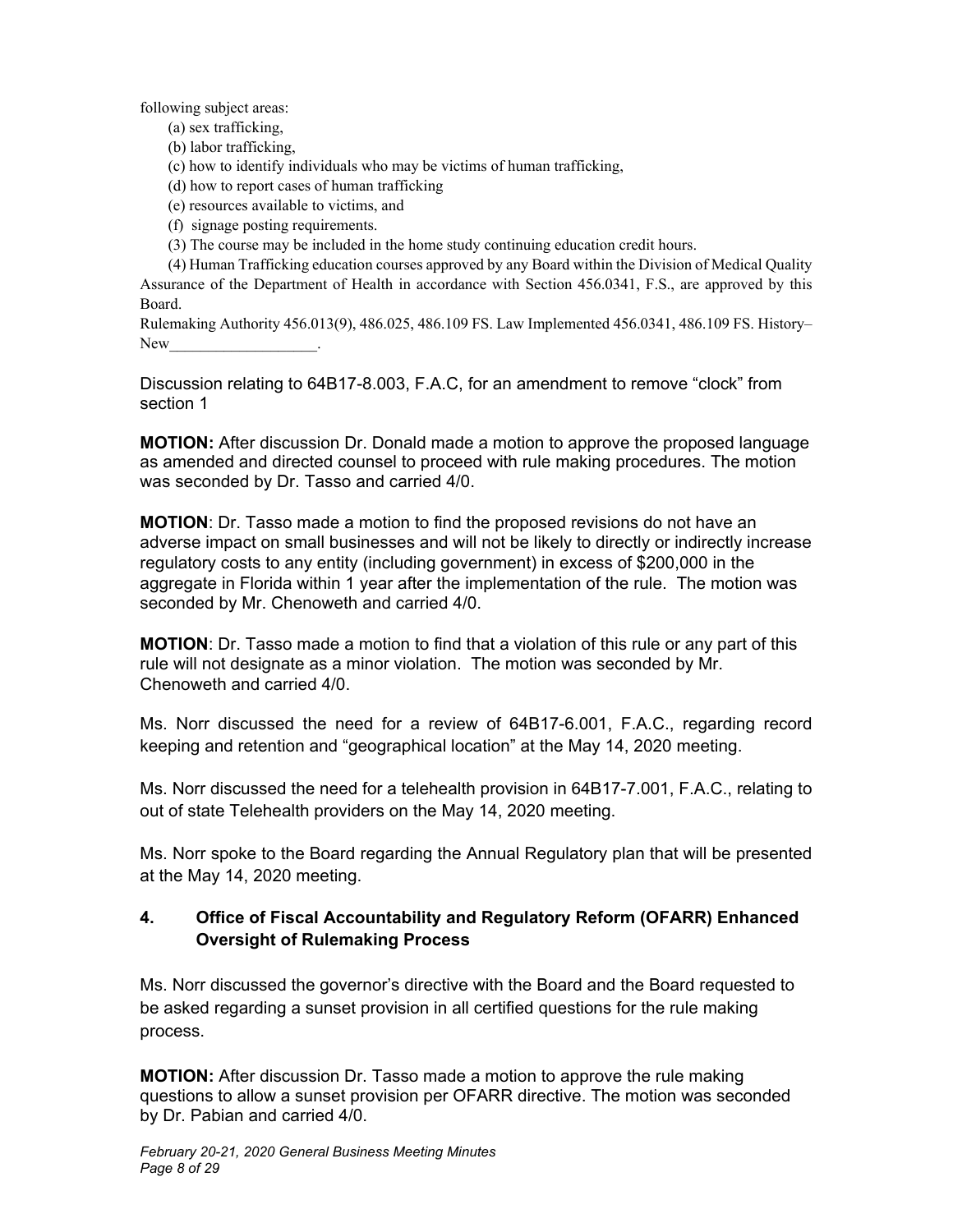**MOTION:** After discussion Dr. Tasso made a motion that 64B17-6.001, F.A.C. and 64B17-9.001 F.A.C. do not need to have a sunset provision per OFARR directive. The motion was seconded by Mr. Chenoweth and carried 4/0.

#### **5. Supreme Court Case**

This was provided for information purposes only.

#### **REPORTS, IF ANY**

#### **6. Board Member Reports, if any**

- Dr. Kay Tasso, Chair
- Dr. Patrick Pabian, Vice Chair
- Other Board Members

No items to report.

#### **7. Executive Director, Allen Hall**

- Expenditures by Function Report
- Cash Balance Report

The above reports were presented as informational only.

#### **8. FSBPT Updates, if any**

Dr. Tasso and Dr. Donald will be attending the Trauma Impact on Boundary Violation Investigation Training.

Dr. Tasso is delegated to attend the Leadership Issues Forum and Annual meeting.

Ms. Kayla Karpp is delegated to attend the Federation of State Board of Physical Therapy Regulatory Training and Annual meeting.

This was provided for information purposes only.

#### **9. FPTA Updates, if any**

• Tad Fisher

Mr. Fisher spoke to the Board regarding the current 2020 legislation.

#### **APPLICANT RATIFICATION LISTS**

#### **10. Ratification Lists for Approved Applicants**

• Physical Therapist Applicants

**MOTION:** Dr. Tasso made a motion to ratify the list of physical therapists for licensure by examination/endorsement (Exhibit A), 315 in number starting with PT 35214 and ending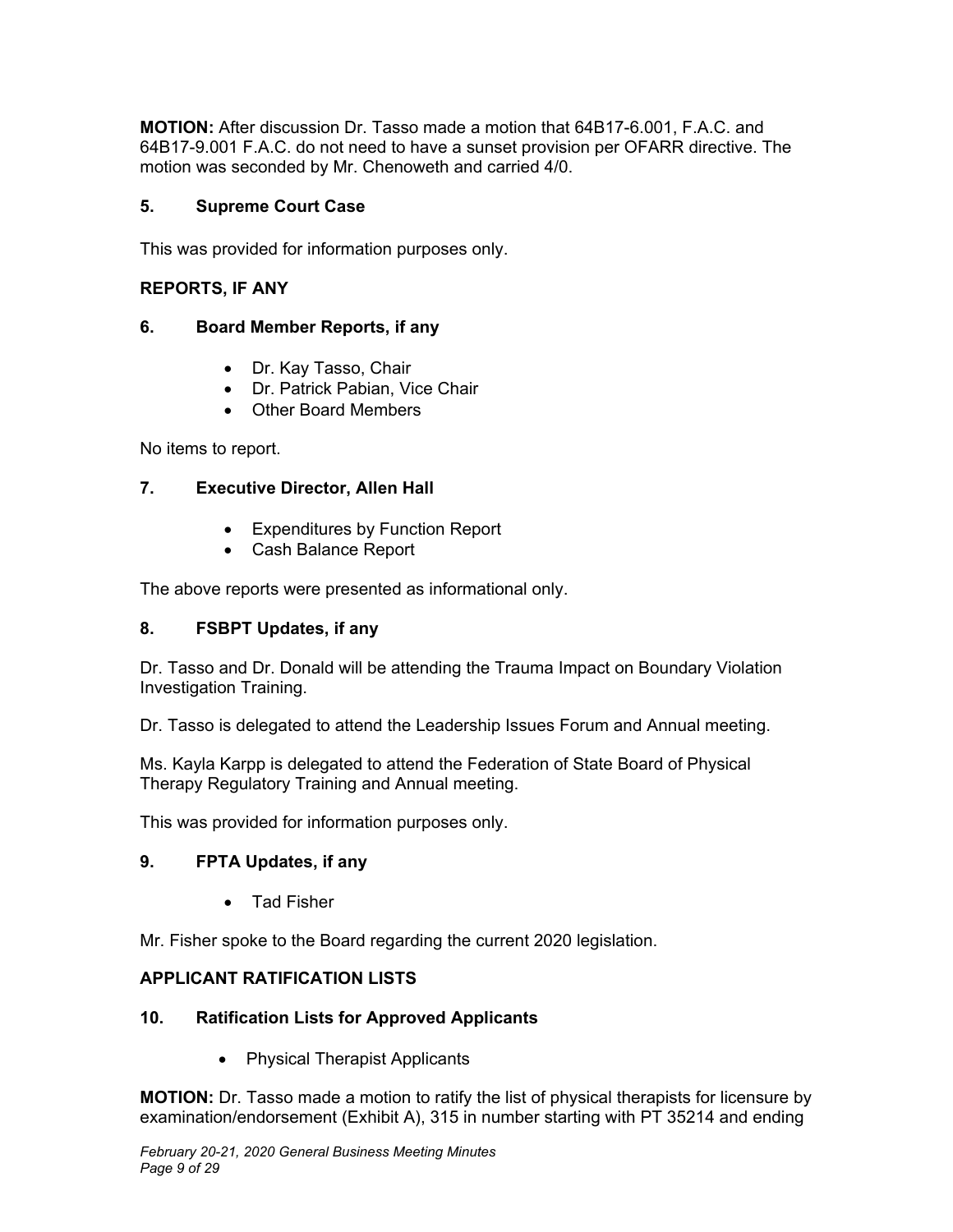with PT 35505. Upon successful completion of the National Physical Therapy Exam and/or the Florida Laws and Rules Exam, shall be licensed. The motion was seconded by Dr. Pabian and carried 4/0.

## **21. Licensure Compact Recognition by Medicare**

Mr. Chenoweth spoke to Tad Fisher relating to this information.

This was provided for information purposes only.

## **10 (CONT). Ratification Lists for Approved Applicants**

Physical Therapist Assistant Applicants

**MOTION:** Dr. Tasso made a motion to ratify the list of physical therapist assistants for licensure by examination/endorsement (Exhibit B), 198 in number starting with PTA 29821 and ending with PTA 30024. Upon successful completion of the National Physical Therapy Exam and/or the Florida Laws and Rules Exam, shall be licensed. The motion was seconded by Dr. Pabian and carried 4/0.

## **11. Ratification List for Disqualification from Employment Exemptions**

**MOTION:** Dr. Tasso made a motion to ratify the list of physical therapist assistants and physical therapist who administratively approved exemptions, starting with Cavan Donald Vanostran, PTA 26442 and ending with Cheryl Gammeter, PTA 29853. The motion was seconded by Dr. Donald and carried 4/0.

#### **NEW BUSINESS**

#### **12. Officer Elections**

| <b>Position</b>                       | <b>Current Assignments</b> | <b>New Assignments</b> |  |
|---------------------------------------|----------------------------|------------------------|--|
| <b>Board Chair</b>                    | Dr. Kay Tasso              | Dr. Kay Tasso          |  |
| <b>Vice Chair</b>                     | Dr. Patrick Pabian         | Dr. Patrick Pabian     |  |
| <b>Education Liaison</b>              | Dr. Patrick Pabian         | Dr. Patrick Pabian     |  |
| <b>Budget Liaison</b>                 | Mr. Steve Chenoweth        | Mr. Steve Chenoweth    |  |
| <b>Unlicensed Activity</b><br>Liaison | Mr. Steve Chenoweth        | Mr. Steve Chenoweth    |  |
| <b>Enforcement Liaison</b>            | Dr. Kay Tasso              | Dr. Kay Tasso          |  |
| <b>Healthiest Weight Liaison</b>      | Dr. Ellen Donald           | Dr. Ellen Donald       |  |

2020 Election of Officers and Assignment of Liaisons

**MOTION:** Dr. Tasso made a motion to accept the positions as presented. The motion was seconded by Dr. Pabian and carried 4/0.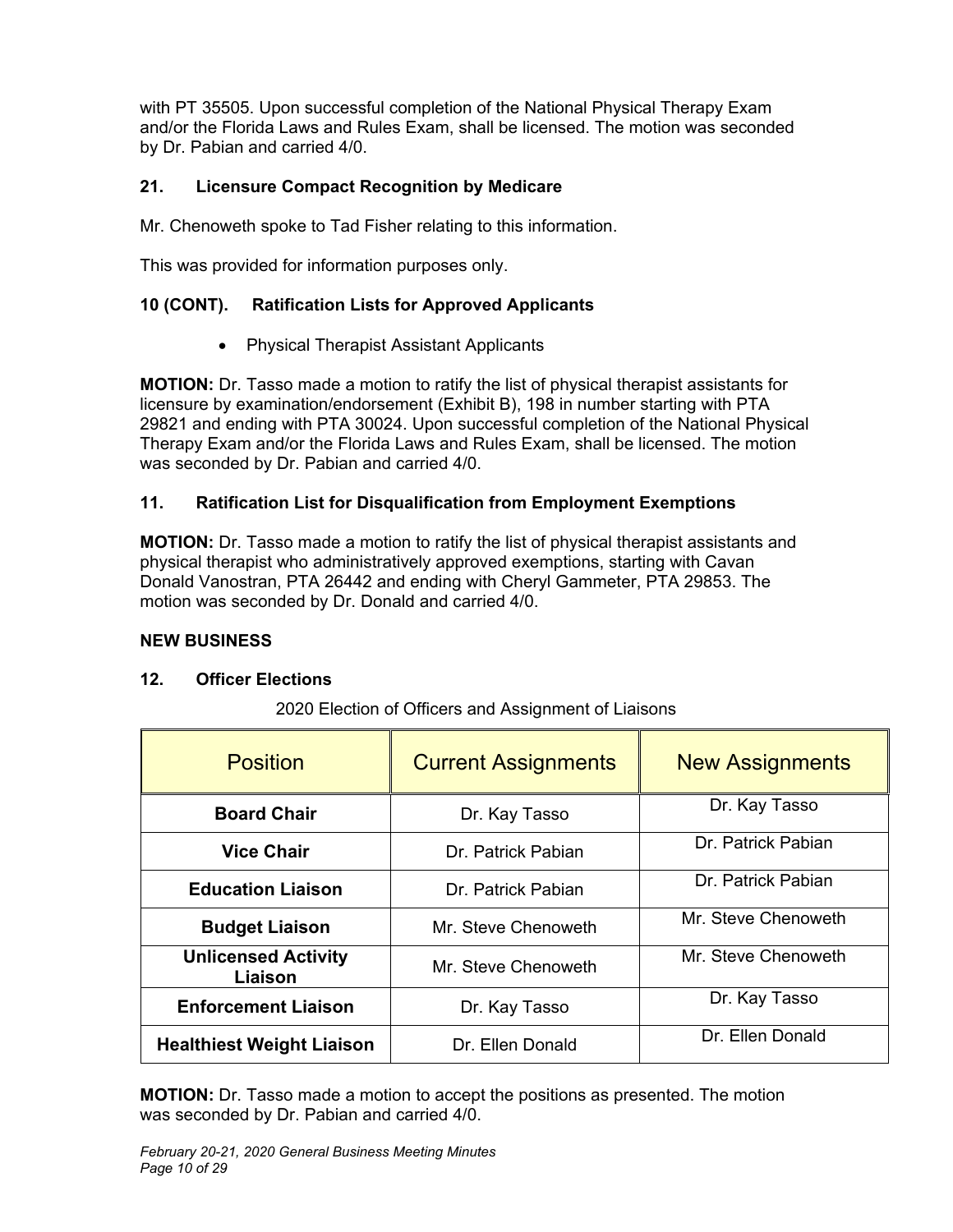#### **13. 2020 Delegation of Authority**

The Delegation of Authority, reviewed and approved annually, facilitates administrative efficiency and documents when individuals or entities have been delegated to act on behalf of a Board/Council.

Each Board/Council was invited to review, make changes if necessary, and approve the 2020 delegation.

**MOTION**: Dr. Donald made a motion to approve the delegation of authority as presented. The motion was seconded by Dr. Tasso and carried 4/0.

#### **14. 2020 Conviction Record Guidelines**

The Conviction Record Guidelines, reviewed and approved by the Boards/Councils, are used by staff to assist in determining which licensure applications require individual consideration at the quarterly meetings. Board/Council review of every applicant that reports a conviction of any kind, regardless of when the issue occurred, would be an inefficient process. Each Board/Council is invited to review, make changes if needed, and approve the 2020 Conviction Record Guidelines.

**MOTION:** Dr. Tasso made a motion to approve the 2019 Conviction Record Guidelines as presented. The motion was seconded by Dr. Pabian and carried 4/0.

#### **15. 2021 Proposed Meeting Dates**

The following dates were presented for your consideration. These selections have been made in coordination with the other professions in the Medical Therapies/Psychology Board Office to avoid meeting conflicts. Please specify a primary and secondary preference for location. The following cities are common meeting locations where most Boards meet: Orlando, Tampa, Jacksonville, Ft. Lauderdale. The Board may request other cities.

#### **General Business Meetings:**

February 18 – 19, 2021 Primary Location – Tampa Secondary Location – Jacksonville

May 13 – 14, 2021 Primary Location – Orlando Secondary Location – Tampa

August 26 – 27, 2021 Primary Location – Fort Lauderdale Secondary Location – Orlando

December 9 – 10, 2021 Primary Location - Jacksonville Secondary Location – Tampa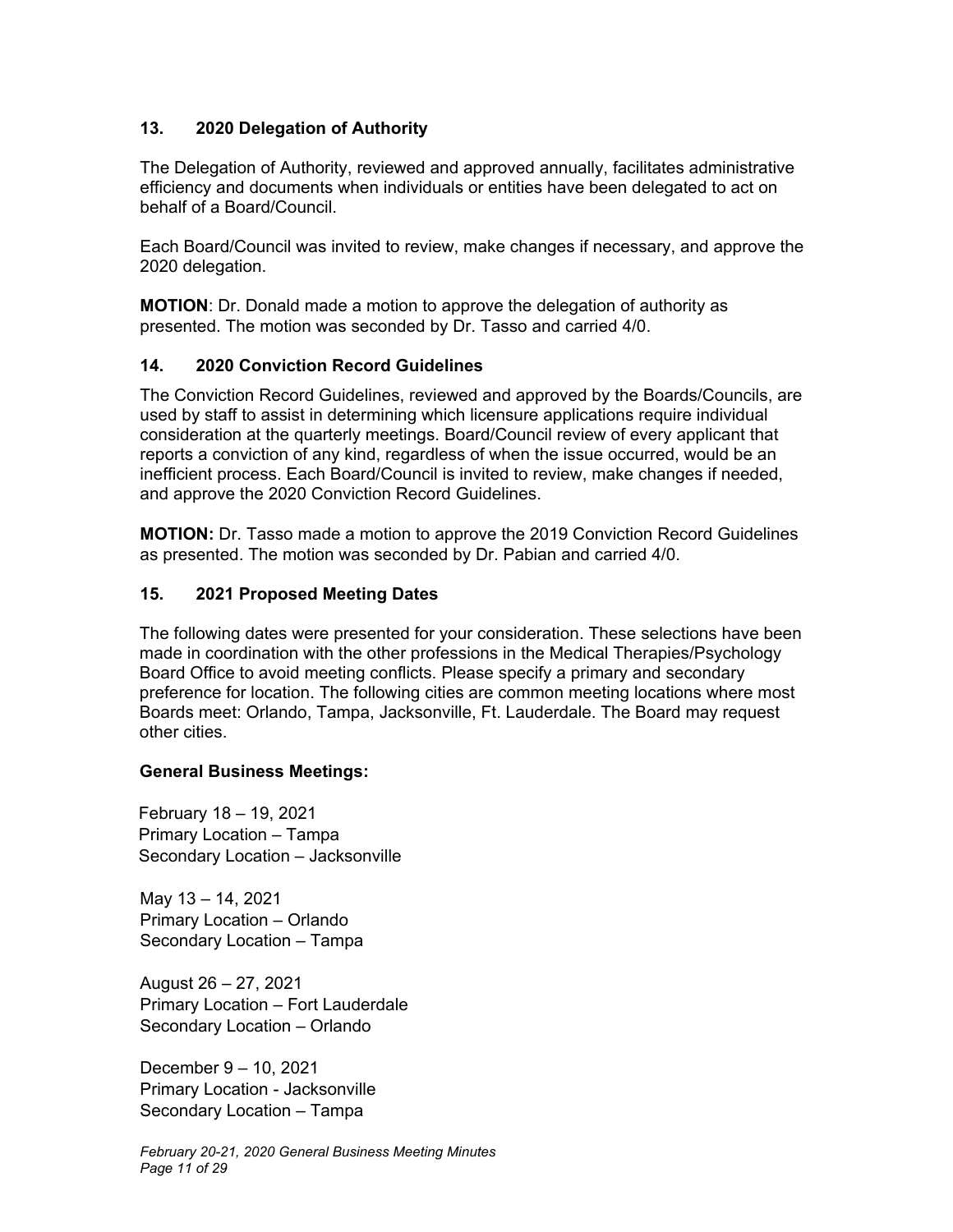## **Probable Cause Panel Meetings:**

February 3 – Panel Chair April 14 - Panel Chair June 16 - Panel Chair **Board authorized Ms. Karpp to** August 18 - Panel Chair give 2021 Probable Cause October 13 – Panel Chair Panel Meeting assignments. December 15 – Panel Chair

**MOTION:** After discussion, Dr. Tasso made a motion to accept the dates and cities for the 2021 General Business meetings and the Probable Cause Panel meetings. The motion was seconded by Mr. Chenoweth and carried 4/0.

#### **16. Conditional Licensure Approval with PRN**

This was provided for information purposes only.

#### **OLD BUSINESS**

#### **17. Board of Physical Therapy Minutes**

• November 14 - 15, 2019 General Business Meeting

**MOTION**: Dr. Tasso made a motion to approve the November 15-16, 2018 General Business Meeting minutes as amended. The motion was seconded by Dr. Donald and carried 4/0.

#### **18. Reconsideration of Continuing Education Hardship Request**

Diana Willis, PT 33561

**MOTION**: After discussion, Dr. Tasso made a motion to vacate previous decision and not file the order. The motion was seconded Dr. Pabian and carried 4/0.

#### **OTHER BUSINESS AND INFORMATION**

#### **19. Spotlight on Unlicensed Activity**

This was provided for information purposes only.

#### **20. Exam Statistics**

This was provided for information purposes only.

#### **22. Staff Recognition**

This was provided for information purposes only.

There being no further business, the meeting adjourned at 8:30 p.m.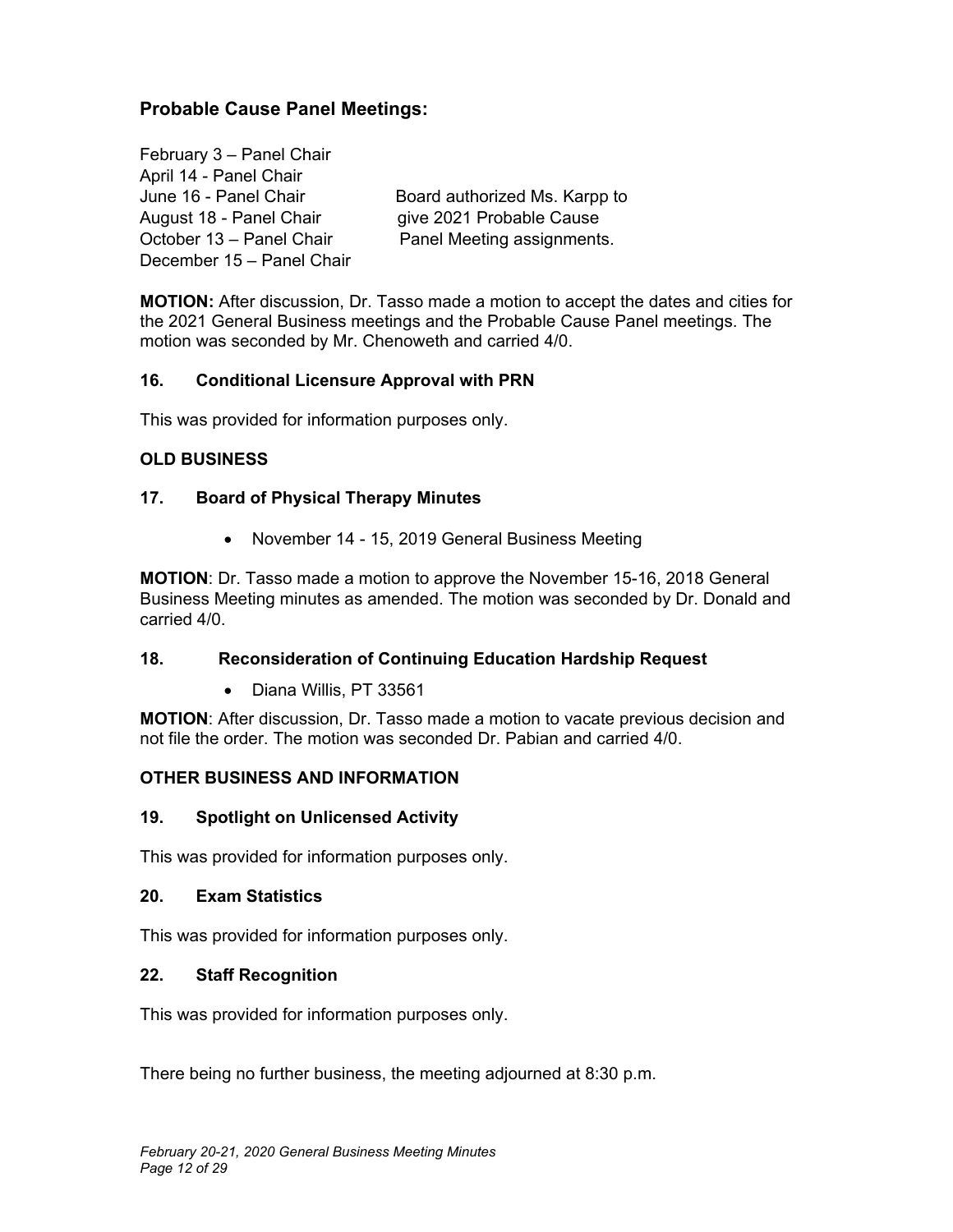#### **DEPARTMENT OF HEALTH MEDICAL QUALITY ASSURANCE BOARD OF PHYSICAL THERAPY GENERAL BUSINESS MEETING GENERAL RULES REVIEW February 21, 2020 DRAFT MINUTES**

#### **EMBASSY SUITES BY HILTON TAMPA USF NEAR BUSH GARDENS 3705 SPECTRUM BOULEVARD TAMPA, FL 33612 (813) 977-7066**

Participants in this public meeting should be aware that these proceedings are being recorded and that an audio file of the meeting will be posted to the Board's website.

#### **February 21, 2020 – 8:00 A.M. EST**

The minutes reflect the actual sequence of events rather than the original agenda order.

#### **Call the Meeting to Order and Roll Call:**

Dr. Kay Tasso, Chair, called the general business meeting to order at approximately 8 A.M. Those present for all or part of the meeting, included the following:

**MEMBERS PRESENT BOARD COUNSEL**  Dr. Kay Tasso, Chair, PT, PhD, PCS Dr. Patrick Pabian, PT, DPT, SCS, OCS, CSCS Assistant Attorney General Mr. Steve Chenoweth, PT Dr. Ellen K. Donald, PT, PhD

#### **STAFF PRESENT**

 Allen Hall, Executive Board Director Kayla Karpp, Program Operations Administrator

#### **PROSECUTING ATTORNEY**

Christina Shideler, Prosecuting Attorney, DOH Prosecution Services

#### **Court Reporter:**

Melinda McKenna Phipps Reporting (888) 811-3408

#### **DISCIPLINARY PROCEEDINGS**

#### **MOTION FOR BOARD'S FINAL ORDER BY HEARING NOT INVOLVING DISPUTED ISSUES OF MATERIAL FACT**

**1. James Jernigan, PTA 20922 (Case No.2016-08840) (PCP- Petraglia, Watson and Kuhns)**

*February 20-21, 2020 General Business Meeting Minutes Page 13 of 29*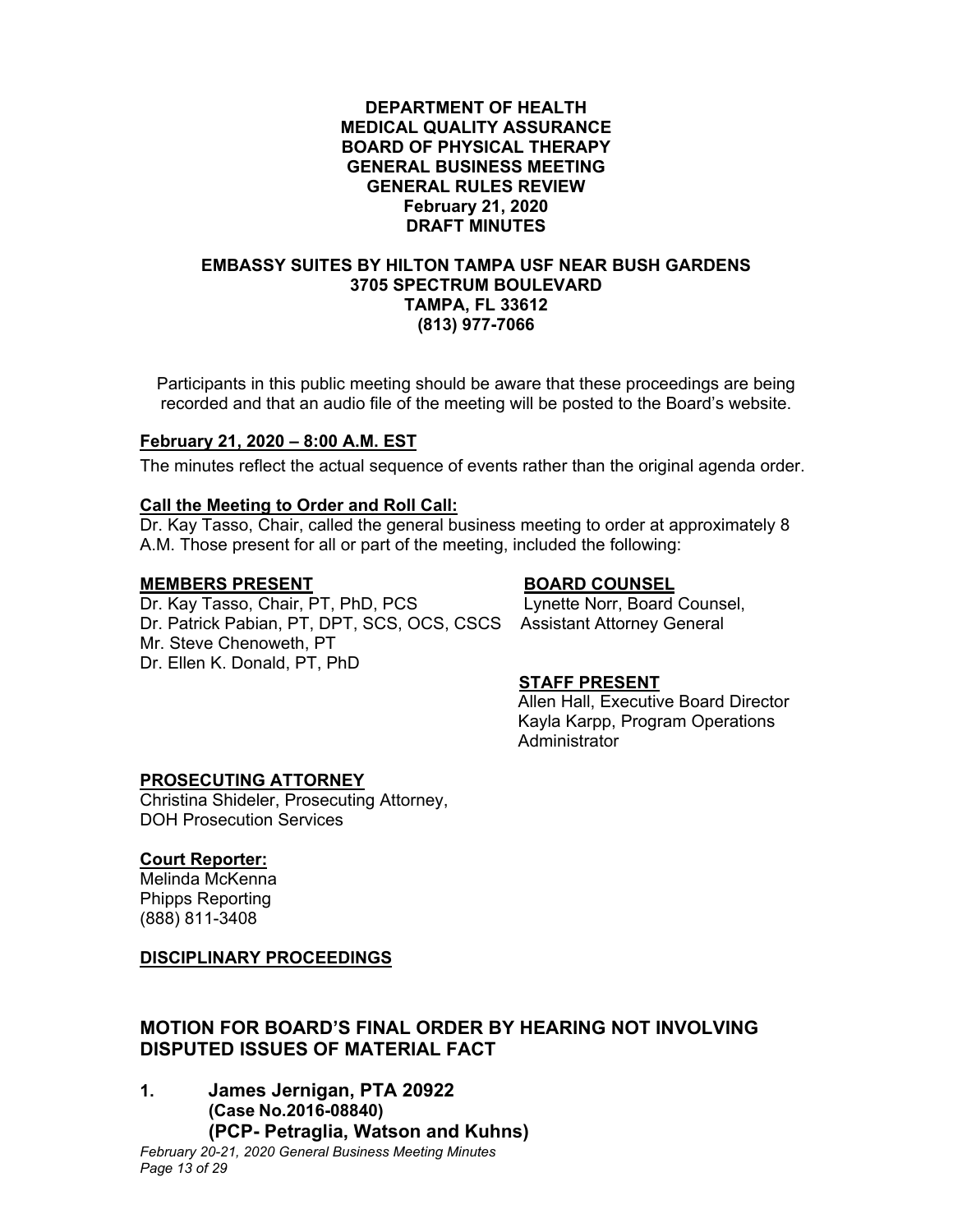Respondent was not present nor represented by counsel.

Ms. Shideler summarized the case for the Board. Respondent was charged with the following violation: **Count I:** 486.125 (1)(k), Florida Statutes (2015l) for violating any provision of this chapter or chapter 456 or any rules thereunto.456.072(1)(k), Florida Statues (2017) for failure to perform statutory or legal obligation placed upon a licensee. 456.072(1)(hh), Florida Statues (2015) for Being terminated from a treatment program for impaired practitioners, which is overseen by an impaired practitioner consultant as described in s. 456.076, for failure to comply, without good cause, with the terms of the monitoring or treatment contract entered into by the licensee, or for not successfully completing any drug treatment or alcohol treatment program.

**MOTION:** Dr. Tasso made a motion to accept the investigative report into evidence, find that the Respondent was properly served and requested an informal hearing, and to adopt the findings of facts set out in the Administrative Complaint. The motion was seconded by Dr, Pabian and carried 4/0.

**MOTION**: Dr. Tasso made a motion to adopt the conclusions of law as set forth in the administrative complaint and that you find that this constitutes a violation of the practice act. The motion was seconded by Dr. Pabian and carried 4/0.

**MOTION:** After discussion, Dr. Tasso made a motion to impose the following penalties:

- Revocation of license.
- Costs of \$11, 823.07 payable one (1) year of the filing of the Final Order

The motion was seconded by Mr. Chenoweth and carried 4/0.

## **MOTION FOR BOARD'S FINAL ORDER BY SETTLEMENT AGREEMENT**

#### **2. Christian Mejia, PTA 26790 (Case No. 2018-14046) (PCP – Tasso, Watson and Parker)**

Respondent was not present nor represented by counsel.

Dr. Tasso was recused due to participation in the Probable Cause Panel.

Ms. Shideler summarized the case for the Board. Respondent was charged with the following violation: **Count I:** 486.125 (1)(k), Florida Statutes (2015) for violating any provision of this chapter or chapter 456 or any rules thereunto. **Count II:** 456.072(1)(v), Florida Statues (2016-2017) for engaging in sexual misconduct in the practice of a profession.

The case was presented as a Settlement Agreement that would impose the following:

• Revocation of license.

**MOTION:** After discussion, Dr. Pabian made a motion to accept the Settlement Agreement. The motion was seconded by Dr. Donald and carried 3/0.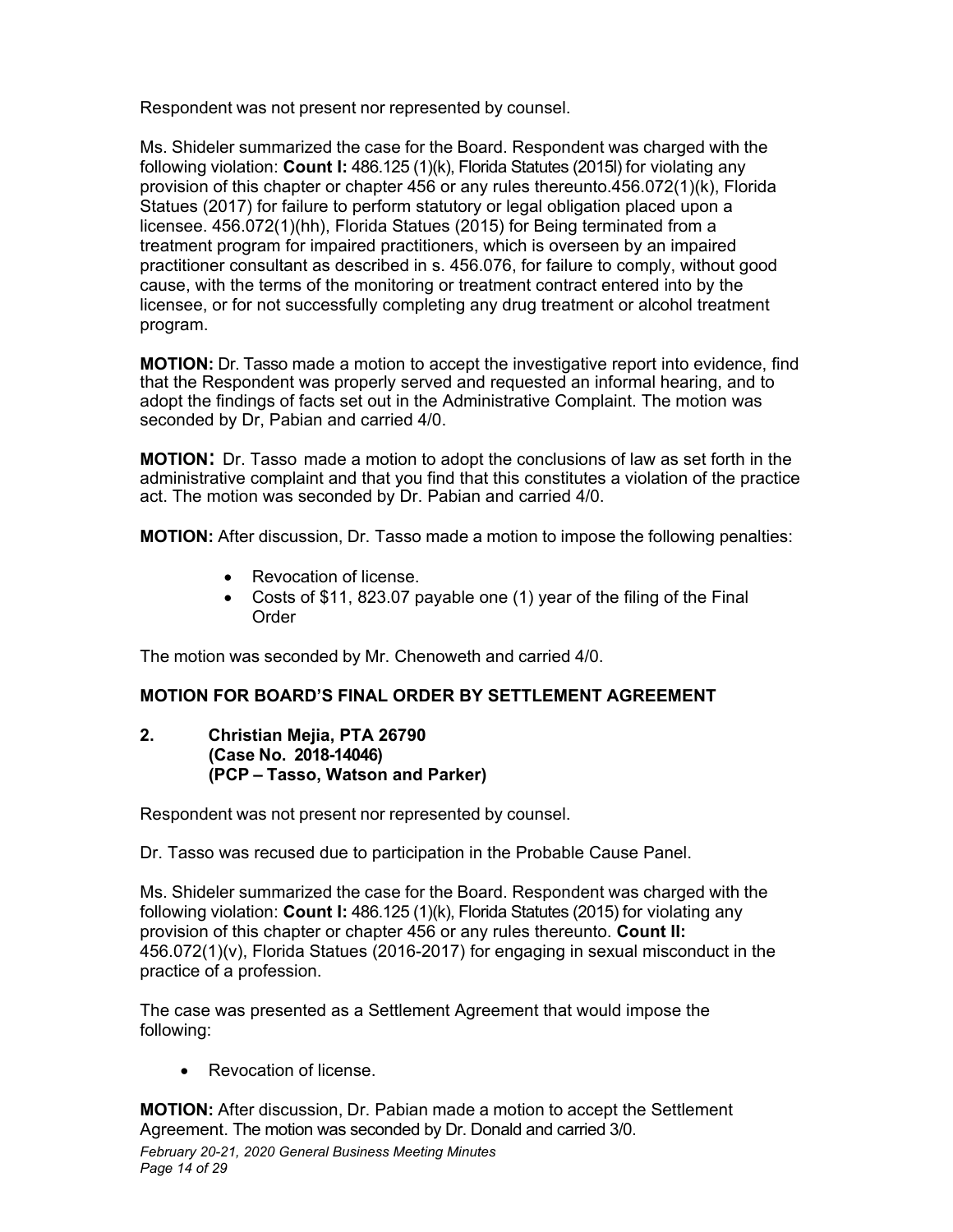#### **MOTION FOR BOARD'S FINAL ORDER BY VOLUNTARY RELINQUISHMENT**

#### **3. Pierre P. Clermont, PT 13681 (Case No.2019-12495) (PCP- Chenoweth, Kuhns and Bumgarner)**

Respondent was not present nor represented by counsel.

Mr. Chenoweth was recused due to participation in the Probable Cause Panel.

Ms. Shideler summarized the case for the Board. Respondent was charged with the following violation: **Count I:** 456.072 (1)(c), Florida Statutes (2018) for being convicted or found guilty of, or entering a plea of guilty no nolo contendere to, regardless of adjudication, a crime in any jurisdiction which relates to the practice of or the ability to practice, a licensee's profession. **Count II:** 456.072(1)(ll), Florida Statutes (2018), for being convicted of or, entering a plea of guilty or nolo contendere to, any misdemeanor or felony, regardless of adjudication, a crime in any jurisdiction which related to health care fraud.

**MOTION**: After discussion, Dr. Tasso made a motion to accept the Voluntary Relinquishment. The motion was seconded by Dr. Pabian and carried 3/0.

#### **4. Ryan Williamson, PTA 15971 (Case No.2018-13773) (PCP- Donald, Candela and Bumgarner)**

Respondent was not present nor represented by counsel.

Dr. Donald was recused due to participation in the Probable Cause Panel.

Ms. Shideler summarized the case for the Board. Respondent was charged with the following violation: **Count I:** 486.125 (1)(k), Florida Statutes (2017) for violating any provision of this chapter or chapter 456 or any rules thereunto. 486.072(1)(x), Florida Statues (2017) Failure to report in writing to the Board within 30 days after criminal conviction of licensee. **Count II:** 486.125 (1)(k), Florida Statutes (2017) for violating any provision of this chapter or chapter 456 or any rules thereunto. 456.072 (1)(c), Florida Statutes (2018) for being convicted or found guilty of or entering a plea of guilty no nolo contendere to, regardless of adjudication, a crime in any jurisdiction which relates to the practice of or the ability to practice, a licensee's profession.

**MOTION**: After discussion, Dr. Tasso made a motion to accept the Voluntary Relinquishment. The motion was seconded by Mr. Chenoweth and carried 3/0.

#### **REPORT**

#### **PROSECUTOR'S REPORT**

#### **5. Christina Shideler, Prosecuting Attorney**

**PSU Inventory Reports**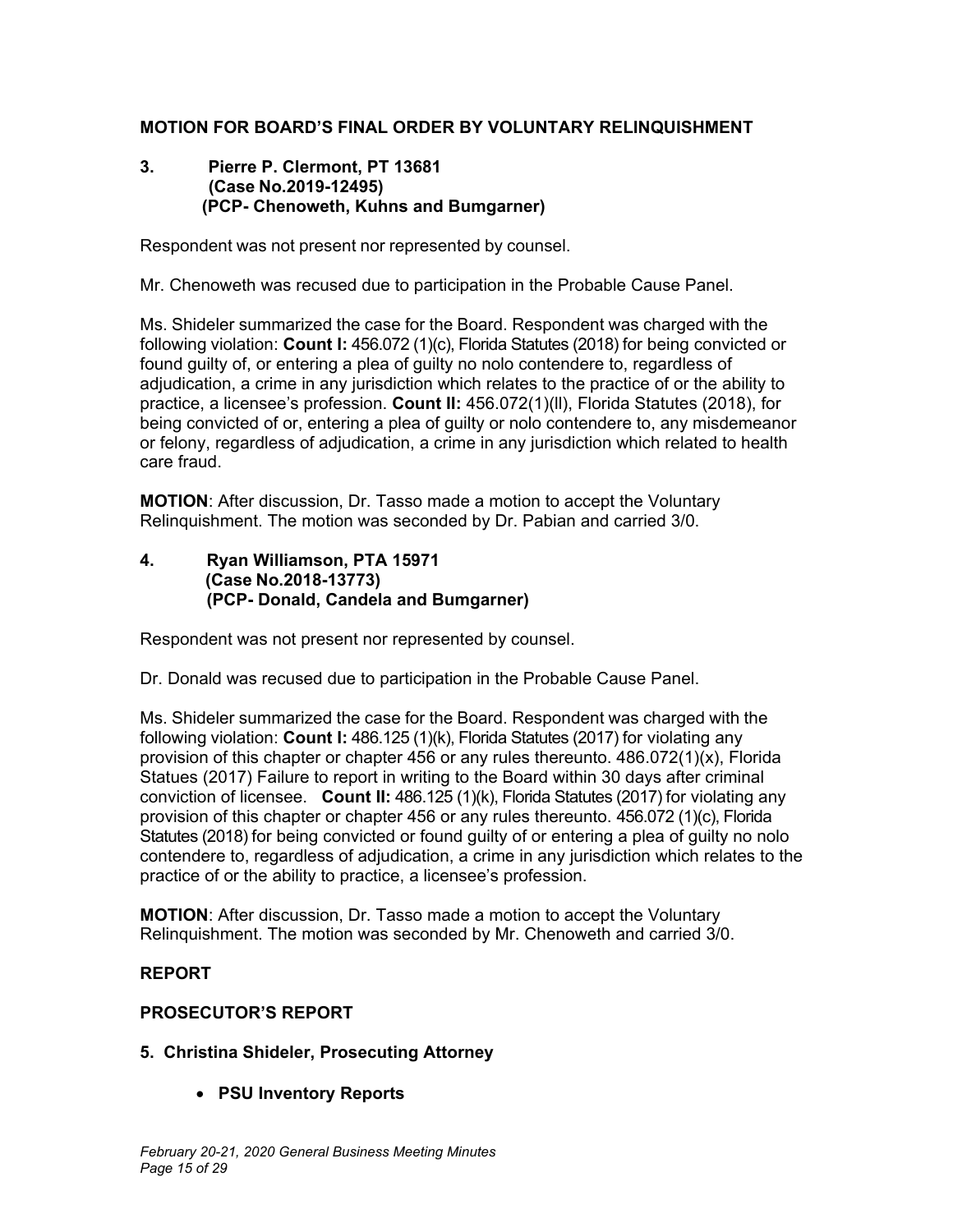| Legal Case<br><b>Status</b>                       | Report<br>Date<br>01/15/19 | Report<br>Date<br>3/22/19 | Report<br>Date<br>7/9/19 | Report<br>Date<br>10/28/19 | Report<br>Date<br>1/15/20 |
|---------------------------------------------------|----------------------------|---------------------------|--------------------------|----------------------------|---------------------------|
| <b>Total Cases</b><br>open/active:                | 90                         | 94                        | 89                       | 89                         | 87                        |
| Cases in holding<br>status:                       | $\Omega$                   | 0                         | $\mathbf 0$              | $\overline{0}$             | $\overline{0}$            |
| Cases in EAU:                                     | $\overline{7}$             | $\overline{7}$            | $\overline{7}$           | 5                          | $\overline{4}$            |
| Cases under<br>legal review:                      | 62                         | 61                        | 58                       | 58                         | 46                        |
| Cases where PC<br>Recom made:                     | 6                          | 13                        | 5                        | 9                          | 17                        |
| <b>Total cases</b><br>where PC has<br>been found: | 19                         | 18                        | 18                       | $\overline{7}$             | 18                        |
| Cases pending<br>before DOAH:                     | $\overline{0}$             | $\overline{0}$            | $\overline{0}$           | $\mathbf{1}$               | $\overline{0}$            |
| Cases agendaed<br>for Board                       | 3                          | $\overline{2}$            | 7                        | 8                          | 5                         |
| Cases on<br>appeal:                               | $\overline{0}$             | $\overline{0}$            | $\overline{0}$           | $\overline{0}$             | $\overline{0}$            |
| Year Old Cases:                                   | 39                         | 52                        | 59                       | 58                         | 61                        |

**MOTION:** Dr. Tasso made a motion to allow prosecution to continue processing any cases over one year old. The motion was seconded by Dr. Donald and carried 4/0.

## **ADMINISTRATIVE PROCEEDINGS:**

## **PERSONAL APPEARANCE PURSUANT TO §456.013(3)(c), F.S.**

#### **6. Madeleine Fahat, PT by Endorsement**

Ms. Fahat was not present nor represented by counsel.

Ms. Fahat was requested to appear for Criminal History issues.

**MOTION:** After discussion, Dr. Tasso made a motion to table Ms. Fahat's application and require her appearance at the next two (2) scheduled Board meetings. The motion was seconded by Mr. Chenoweth and carried 4/0.

#### **7. Zamira Hernandez Froio, Foreign Trained PT by Examination**

Ms. Froio was not present nor represented by counsel.

Ms. Froio was required to appear for Education History issues.

Ms. Froio's application was tabled to the next Board meeting.

#### **8. Nathan Greiner, PTA by Examination**

*February 20-21, 2020 General Business Meeting Minutes Page 16 of 29*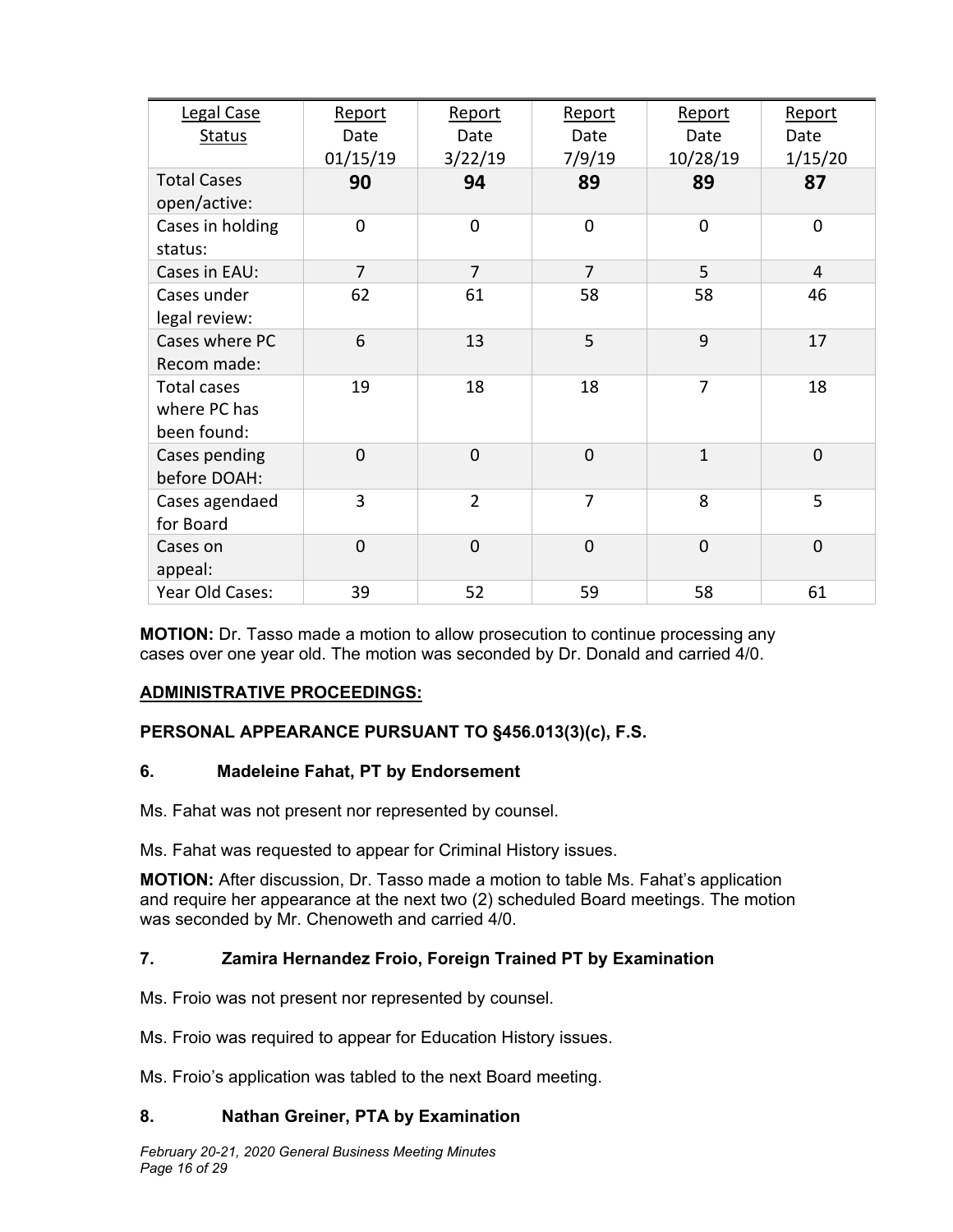Mr. Greiner was present and sworn in by the court reporter.

Mr. Greiner appeared for Criminal History issues.

**MOTION:** After discussion, Dr. Tasso made a motion to approve Mr. Greiner's application for licensure and to certify her to sit for the Florida Laws and Rules Exam and the National Physical Therapy, and upon a passing score on the exams shall be licensed. The motion was seconded by Mr. Chenoweth and carried 4/0.

## **PETITION FOR WAIVER OF RULE & CONSIDERATION OF APPLICATION FOR LICENSURE BY ENDORSEMENT AS A PHYSICAL THERAPIST**

#### **9. Gertrud E. Motavalli, Foreign Trained Physical Therapist by Endorsement**

Ms. Motavalli was not present nor represented by counsel.

Ms. Motavalli petitioned the Board for variance and waiver of Rule 64B17-3.001, F.A.C.

Ms. Motavalli requested a waiver from the education requirement(s) and allow her to apply as an American trained physical therapist.

The board received official transcripts from the University of Missouri-Columbia. When the degree was conferred, the University was not a CAPTE accredited.

**MOTION**: After discussion, Dr. Tasso made a motion to deny Ms. Motavalli's petition for waiver of rule 64B17-3.001, F.A.C. The motion was seconded by Dr. Pabian and carried 4/0.

**MOTION**: After discussion, Dr. Tasso made a motion to require Ms. Motavalli's appearance at the May 15, 2020 Board meeting with and recommended a credential evaluation. The motion was seconded by Mr. Chenoweth and carried 4/0.

## **PETITION FOR DECLARATORY STATEMENT**

#### **10. Karen E. Rhoads, PT 20640**

Ms. Rhoads was not present nor represented by counsel.

Ms. Rhoads' requested determination from the Board regarding the scope of practice for a licensed physical therapist assistant to write and sign a discharge note and/or a letter of medical necessity for medical equipment and have the letter co-signed by the supervising licensed physical therapist.

**MOTION:** After discussion, Mr. Chenoweth made a motion to deny Ms. Rhoads**'** petition as it is clearly defined in 64B17 – 6.001, F.A.C. The motion was seconded by Dr. Tasso and carried 4/0.

## **REQUEST FOR CE HARSHIP PURSUANT TO RULE 64B17-9.007(7), F.A.C.**

#### **11. Laurie Hodges, PT 18891**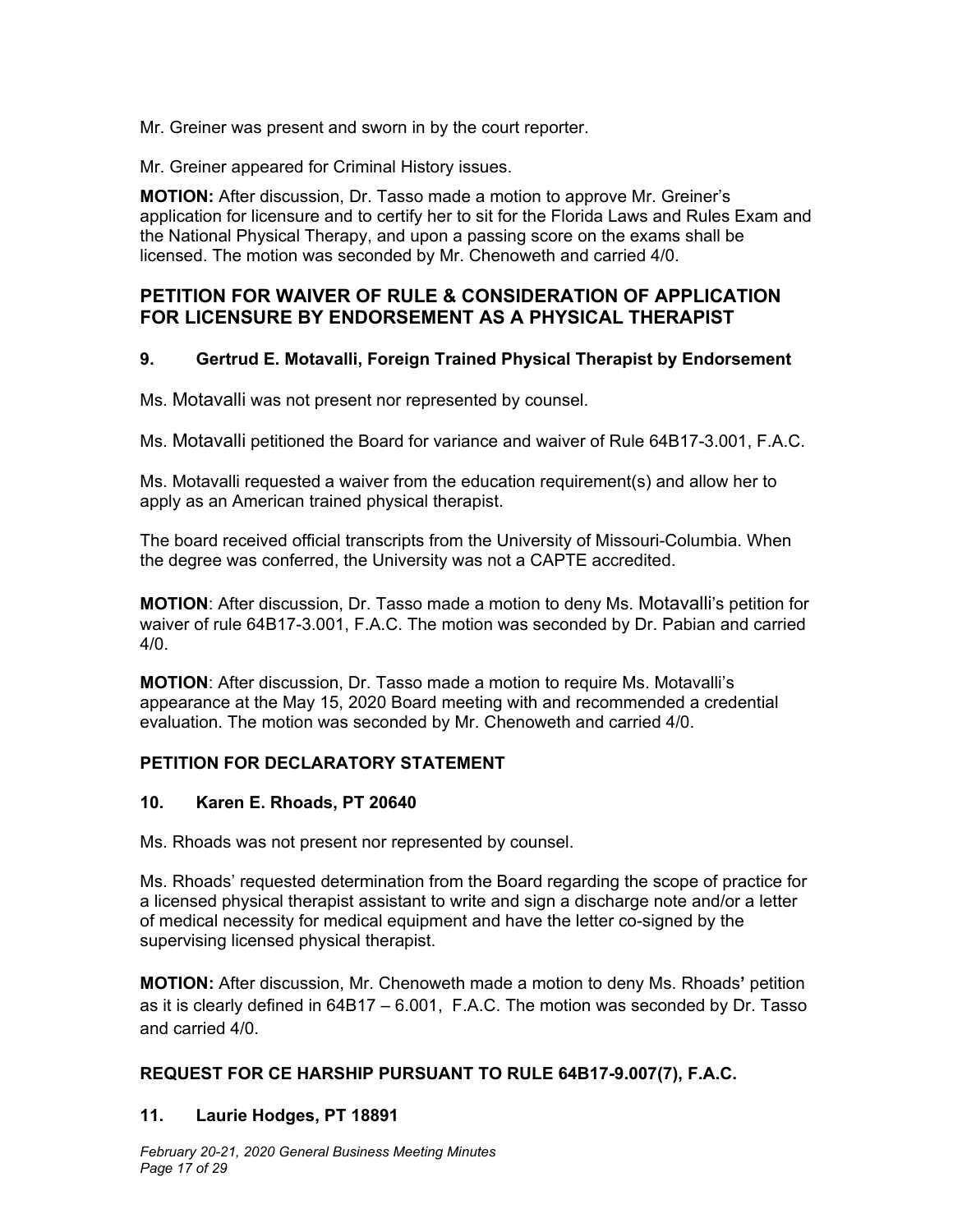Ms. Hodges was not present and nor represented by counsel.

Ms. Hodges requested an exemption of her continuing education requirements for the 2017- 2019 biennium due to medical reasons.

**MOTION**: After discussion, Mr. Chenoweth made a motion to grant Ms. Hodges an extension to complete the additional six (6) hours of continuing education until the end of 2020. The motion was seconded by Dr. Pabian and carried 4/0.

## **REQUEST FOR CONSIDERATION OF EXEMPTION FOR DISQUALIFICATION FROM EMPLOYMENT**

#### **12. Jason Smith, PTA 25277**

Mr. Smith was present and sworn in by the court reporter.

Ms. Lisa Calder, Administrator for Encompass Health was in attendance and sworn in by the court reporter.

Mr. Smith submitted an application for Exemption from Disqualification to seek employment in a health care setting.

**MOTION:** After discussion, Dr. Tasso made a motion to approve Mr. Smith 's exemption for disqualification from employment. The motion was seconded by Mr. Chenoweth and carried 4/0.

There being no further business, the meeting adjourned at 9:40 A.M.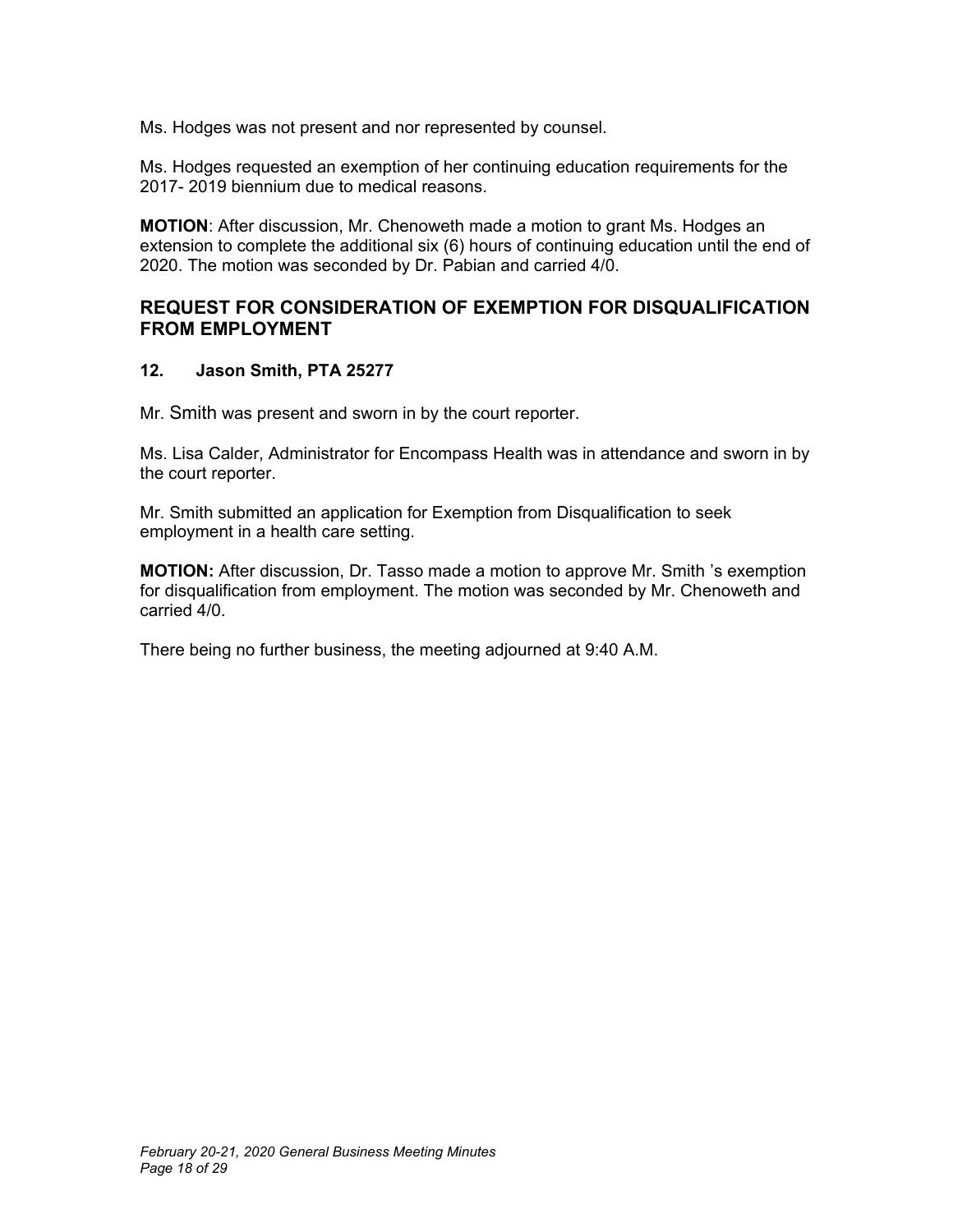# (Exhibit A)

| Rank            | Lic Nbr        | <b>Licensee Name</b>                    | <b>Education Institution</b>                               |
|-----------------|----------------|-----------------------------------------|------------------------------------------------------------|
| PT              | 35214          | Fregoe, Eileen Mary                     | Ithaca College                                             |
| PT              | 35215          | Hilario, April Andrade                  | Other; Utica College of Syracuse University                |
| PT              | 35216          | Midura, Peter                           | <b>Husson University</b>                                   |
| <b>PT</b>       | 35217          | Bijou-Plotkin, Aura S.                  | State University of NY                                     |
| PT              | 35218          | Abbott, Amanda M                        | University of Tennessee Health Science Center              |
| $\mathbf{PT}$   | 35219          | Yee, Christina                          | <b>Beaver College</b>                                      |
| PT              | 35220          | Wainman, Maria                          | Long Island University Brooklyn Campus                     |
| PT              | 35221          | Scott, David                            | University of Connecticut                                  |
| PT              | 35222          | Schild, Annie                           | <b>Midwestern University</b>                               |
| PT              | 35223          | Boucher, Thad Jeffrey                   | University of Florida                                      |
| PT              | 35224          | Smith, Felicia                          | Winston-Salem State University                             |
| <b>PT</b>       | 35225          | Carter, Holly Gibson                    | <b>East Tennessee State University</b>                     |
| PT              | 35226          | Pier Uecker, Juliana Marie              | University of Miami                                        |
| PT              | 35227          | Mcelligott, Brianna                     | University of New England                                  |
| PT              | 35228          | Belyaks, Amanda Nicole                  | University Of North Dakota Main Campus                     |
| <b>PT</b>       | 35229          | Huddleston, Heather                     | <b>Belmont University</b>                                  |
| PT              | 35230          | Dischino, Maddison Kay                  | Northeastern University                                    |
| <b>PT</b>       | 35231          | Freund, Kathleen Grace                  | <b>Sacred Heart University</b>                             |
| PT              | 35232          | Hoadley, Gerald Thomas                  | University of Maryland Baltimore Profess; University Of    |
| PT              | 35233          | Akes, Ben Michael                       | University of Tennessee Health Science Center              |
| PT              | 35235          | Francis, Carol                          | Florida Agricultural and Mechanical University             |
| PT              | 35236          | Vanorny, Stacey Renae                   | University of St. Augustine                                |
| PT              | 35113          | Scalamogna, Aliya                       | University of South Florida - Tampa                        |
| <b>PT</b>       | 35147          | Coello, Angela Nicole                   | Florida International University                           |
| PT              | 35148          | Davidson, Alan                          | University of St. Augustine                                |
| PT              | 35185          | Bailey, Heath                           | Florida International University                           |
| PT              | 35187          | Rinaldi, Dennis                         | University of South Florida - Tampa                        |
| PT              | 35208          | Joerger, Kaitlyn Anna                   | <b>Desales University</b>                                  |
| PT              | 35237          | Yu, Peter                               | Medical University Of South Carolina                       |
| PT              | 35238          | Wilcock, Ashley                         | Florida International University                           |
| <b>PT</b>       | 35239          | Swetland, Scott Dylan                   | Florida International University                           |
| <b>PT</b>       | 35240          | Chiarello, Casey Quentin                | University of South Florida - Tampa                        |
| PT              | 35241          | Roggin, Caitlin Lindquist               | University of St. Augustine                                |
| PT              | 35242          | Cami, Lauren Ashley                     | Florida International University                           |
| PT              | 35243          | Brodsky, Lauren Alexandra               | University of St. Augustine                                |
| <b>PT</b>       | 35244          | Becker, Marian Claire                   | University of South Florida - Tampa                        |
| PT              | 35245          | Dos Santos, Kimberly M                  | University of St. Augustine                                |
| PT              | 35246          | Essick, Kathleen                        | University of South Florida - Tampa                        |
| PT              | 35247          | Foreman, Lindsey                        | University of South Florida-Tampa                          |
| PT              | 35248          | Furr, Carol                             | University of St. Augustine                                |
| PT              | 35249<br>35250 | Gonzalez, Jessica Ana<br>Harris, Robert | University of St. Augustine<br>University of St. Augustine |
| <b>PT</b>       | 34610          | Rodriguez, Stephanie Christine          | University of St. Augustine                                |
| PT              | 35060          | Schindler, Eric Daniel                  | University of South Florida - Tampa                        |
| PT              | 35092          | Schindler, Kyle                         | University of South Florida - Tampa                        |
| <b>PT</b><br>PT | 35142          | Nicodemus, Courtney                     | University of St. Augustine                                |
|                 | 35160          | White, Bryant                           | University of St. Augustine                                |
| PT              | 35195          | Hutchins, Andrew                        | University of St. Augustine                                |
| <b>PT</b>       |                |                                         |                                                            |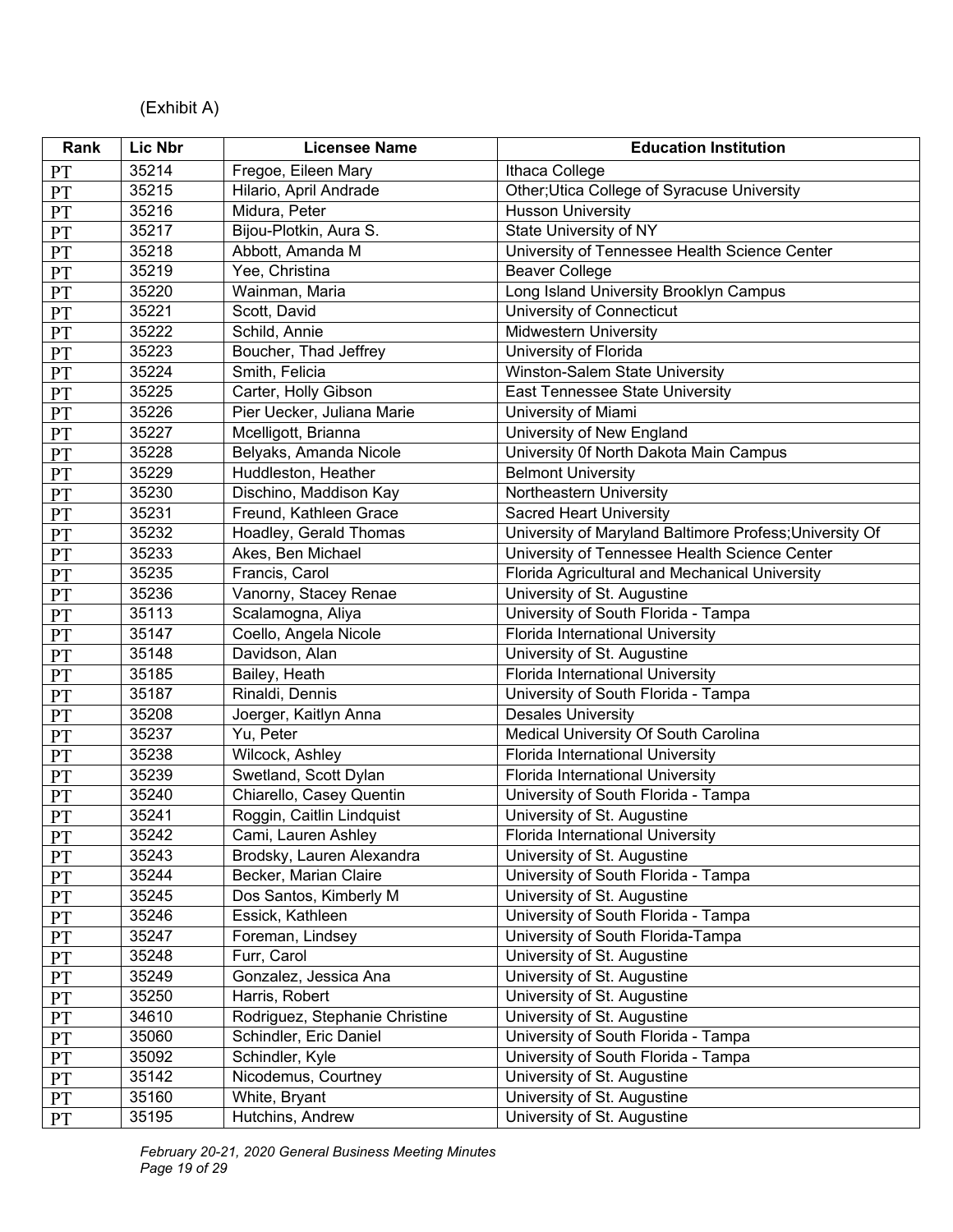| PT            | 35234 | Serrano Arce, Exor Andres        | University of South Florida - Tampa                    |
|---------------|-------|----------------------------------|--------------------------------------------------------|
| PT            | 35251 | Yoos, Ashley Jordan              | University of St. Augustine                            |
| PT            | 35252 | Stojnic, Vladimir                | Columbia University                                    |
| PT            | 35253 | Sheppard, Jacob lan              | University of St. Augustine                            |
| PT            | 35254 | Sineus, Woodly                   | Florida Gulf Coast University-Fort Myers               |
| PT            | 35255 | Saul, Jon                        | University of St. Augustine                            |
| PT            | 35256 | Jutras, Kelly                    | University of South Florida - Tampa                    |
| PT            | 35257 | Koehler, Brandi Layne            | University of South Florida - Tampa                    |
| PT            | 35258 | Potts, Kierra R                  | University of St. Augustine                            |
| PT            | 35259 | Pitzer, Zane                     | University of St. Augustine                            |
| PT            | 35260 | Mcrae, Chantal Kathleen          | University of St. Augustine                            |
| PT            | 35261 | Lindblom, Jordan                 | University of South Florida - Tampa                    |
| PT            | 35262 | Lopez, Jemma Rose                | Florida International University                       |
| PT            | 35263 | Lopez, Jessica                   | Florida International University                       |
| PT            | 35264 | Meredith, Sierra Lynn            | Florida International University                       |
| PT            | 35265 | Nelson, Helen Erica              | Florida International University                       |
| PT            | 35266 | Leon, Angeline Anadel            | University of South Florida - Tampa                    |
| PT            | 35267 | Patel, Rajvi Dhruvkumar          | Government Physiotherapy College                       |
| PT            | 35268 | Kortum, Karissa Lynne            | University of South Florida - Tampa                    |
| <b>PT</b>     | 35269 | Rang, Zachary Scott              | University of St. Augustine                            |
| PT            | 35270 | Rivers, Christopher Richard      | <b>Adventhealth University</b>                         |
| PT            | 35271 | Romero, Christina Gabriella      | University of St. Augustine                            |
| PT            | 35272 | Sadowsky, Hannah                 | Florida International University                       |
| PT            | 35273 | Jeffries, Rachel                 | University of St. Augustine                            |
| PT            | 35274 | Rietveld, Nicholas               | University of South Florida - Tampa                    |
| $\mathbf{PT}$ | 35275 | Shoop, Taylor Elizabeth          | University of St. Augustine                            |
| PT            | 35276 | Stannard, Sara                   | University of South Florida - Tampa                    |
| PT            | 35277 | Ortiz, Elysia Mariona            | Florida A & M University                               |
| PT            | 35278 | Nergard, Summer Renee            | University of St. Augustine                            |
| PT            | 34628 | Hall, Aubrey Forrest             | <b>Samford University</b>                              |
| PT            | 34715 | Hansen, Jeffrey Roy              | University of St. Augustine                            |
| <b>PT</b>     | 34812 | Llopiz, Hyo Young Joshua         | Nova Southeastern                                      |
| PT            | 35059 | Bahr, Sierra                     | University of South Florida - Tampa                    |
| PT            | 35071 | White, Brendan                   | University of South Florida - Tampa                    |
| PT            | 35100 | Decoveny, Christina              | Nova Southeastern                                      |
| <b>PT</b>     | 35150 | Santos, Alyssa Kiara             | University of South Florida - Tampa                    |
| PT            | 35151 | Judy, Makenzie                   | University of South Florida - Tampa                    |
| <b>PT</b>     | 35162 | Galasso, Peter Jude              | University of St. Augustine                            |
| <b>PT</b>     | 35169 | Hernandez, Charles Joseph Farley | Florida Gulf Coast University-Fort Myers               |
| PT            | 35170 | Gai, Christopher Michael         | University of South Florida - Tampa                    |
| <b>PT</b>     | 35181 | Dwyer, Emma Claire               | Florida International University                       |
| PT            | 35279 | Mezack, Ashley Nicole            | <b>Boston University</b>                               |
| PT            | 35280 | Mchugh, Corey                    | University of St. Augustine                            |
| <b>PT</b>     | 35281 | Lee, Sijin                       | Florida International University                       |
| PT            | 35282 | King, Briana Julia               | Nova Southeastern                                      |
| PT            | 35283 | Hill-Spranger, Raquel            | Florida International University                       |
| PT            | 35284 | Hammond, Haley                   | Florida International University                       |
| PT            | 35285 | Hartz, Cortlon Michael           | University of St. Augustine                            |
| PT            | 35286 | Griffith, Michael                | University of St. Augustine                            |
| <b>PT</b>     | 35287 | Frontado, Diana Patricia         | Colegio Universitario De Rehabilitacion "May Hamilton" |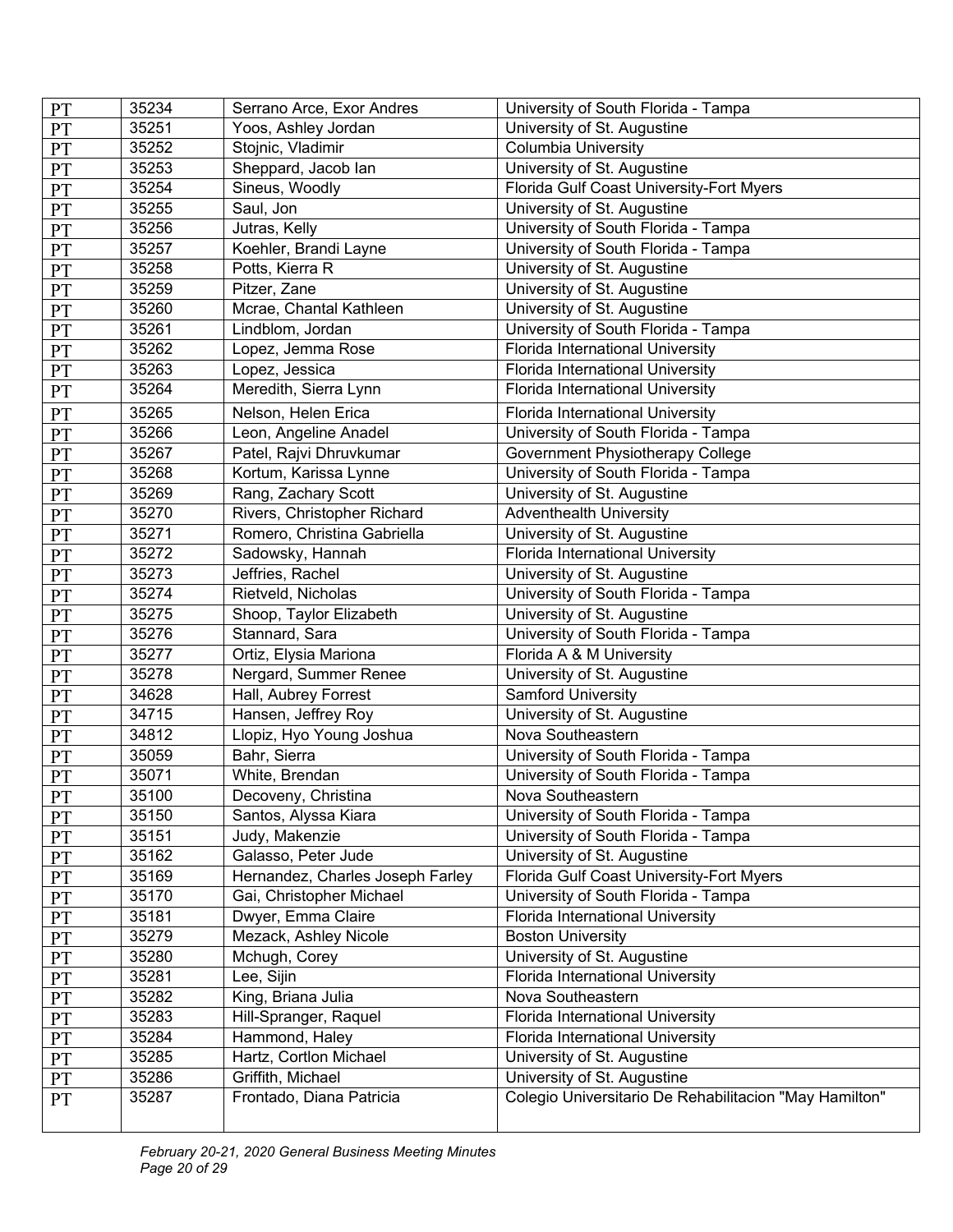| <b>PT</b>     | 35288 | Eustaquio, Zamiriis Giselle | Florida International University               |
|---------------|-------|-----------------------------|------------------------------------------------|
| <b>PT</b>     | 35289 | Franco, Emily               | University of South Florida - Tampa            |
| PT            | 35290 | Devirgilio, Zachary         | University of St. Augustine                    |
| $\mathbf{PT}$ | 35291 | Civitella, Fernanda         | Florida International University               |
| PT            | 35292 | Dinnipalle, Nishitha        | Sri Venkateswara Institute of Medical Sciences |
| PT            | 35293 | Diepeveen, Taylor           | University of St. Augustine                    |
| PT            | 35294 | Barnes, Pamela Barrett      | University of South Florida - Tampa            |
| PT            | 35295 | Cvetkovic, Marjan           | University of St. Augustine                    |
| <b>PT</b>     | 35296 | Caton, Sutter               | Florida Gulf Coast University-Fort Myers       |
| $\mathbf{PT}$ | 35297 | Bubbel, Rachel              | Florida International University               |
| PT            | 35298 | Bates, Alexandra Marie      | <b>Brenau University</b>                       |
| PT            | 35299 | Alorda, Gabriela            | University of The Sciences                     |
| PT            | 35300 | De Carvalho, Maila          | American International College                 |
| PT            | 35301 | Centurion, Jade Kimberly    | Clarke University                              |
| PT            | 35302 | Pappas, Maria Margarita     | Ithaca College                                 |
| PT            | 35303 | Segal-Snir, Yael            | <b>Tel Aviv University</b>                     |
| PT            | 35304 | Stanford, James             | Loma Linda University                          |
| PT            | 35305 | Glotzbach, Brittany Jordan  | Medical University Of South Carolina           |
| PT            | 35306 | Wangsgaard, Kerbi           | University of St. Augustine                    |
| PT            | 35307 | Vargas, Ernest              | University of Central Florida                  |
| PT            | 35308 | Powers, James               | Florida International University               |
| $\mathbf{PT}$ | 35309 | Panushka, Mary              | University of St. Augustine                    |
| PT            | 35310 | Hernandez, Jessica Marie    | <b>Andrews University</b>                      |
| PT            | 35311 | Frankart, Jeffery Kenneth   | University of Toledo                           |
| PT            | 35312 | Patel, Drashti Bharatkumar  | Long Island University Brooklyn Campus         |
| PT            | 35313 | Kohel, Brenda Jean          | <b>Concordia University</b>                    |
| PT            | 35314 | Wheeler, Eric               | University of St. Augustine                    |
| <b>PT</b>     | 35315 | Villacis, Gioconda          | Florida International University               |
| PT            | 35316 | Preciado, Nickolas Adrian   | Florida International University               |
| PT            | 35317 | Porter-Wolf, Jorge          | Florida International University               |
| PT            | 35318 | Gayed, Pola                 | Nova Southeastern                              |
| PT            | 35319 | Koroma, Franklyn            | University of St. Augustine                    |
| $\mathbf{PT}$ | 35320 | Hyder, William Stuart       | University of St. Augustine                    |
| <b>PT</b>     | 35321 | Fonseca, Denisis            | <b>Florida International University</b>        |
| PT            | 35322 | Gaddy, Roland               | University of South Florida - Tampa            |
| PT            | 35323 | Balloni, John               | <b>State University Of New York</b>            |
| PT            | 35324 | Ahmed, Shakeel              | J.S.S. College of Physiotherapy                |
| PT            | 35325 | Allen, Dwight               | University of St. Augustine                    |
| PT            | 35326 | Tallman, Rebecca Knowles    | Springfield College                            |
| $\mathbf{PT}$ | 35327 | Botros, Daniel              | University of St. Augustine                    |
| PT            | 35328 | Grandal, Alexander          | University of St. Augustine                    |
| PT            | 35329 | Cochran, Raven              | Florida Gulf Coast University-Fort Myers       |
| PT            | 35330 | Sarver, Matthew             | University of South Florida - Tampa            |
| PT            | 35331 | Routman, Zachary            | Florida International University               |
| PT            | 35332 | Delaney, Bobbi Sue          | Northeastern University                        |
| $\mathbf{PT}$ | 35333 | Pilon, Kelsey Margaret      | <b>Sacred Heart University</b>                 |
| PT            | 35334 | Patel, Yashwi               | Government Physiotherapy College               |
| <b>PT</b>     | 35335 | Marrero, Christian          | Florida International University               |
| PT            | 35336 | Lee, David                  | Florida International University               |
| PT            | 35337 | Jackson, Amelia Louise      | University of St. Augustine                    |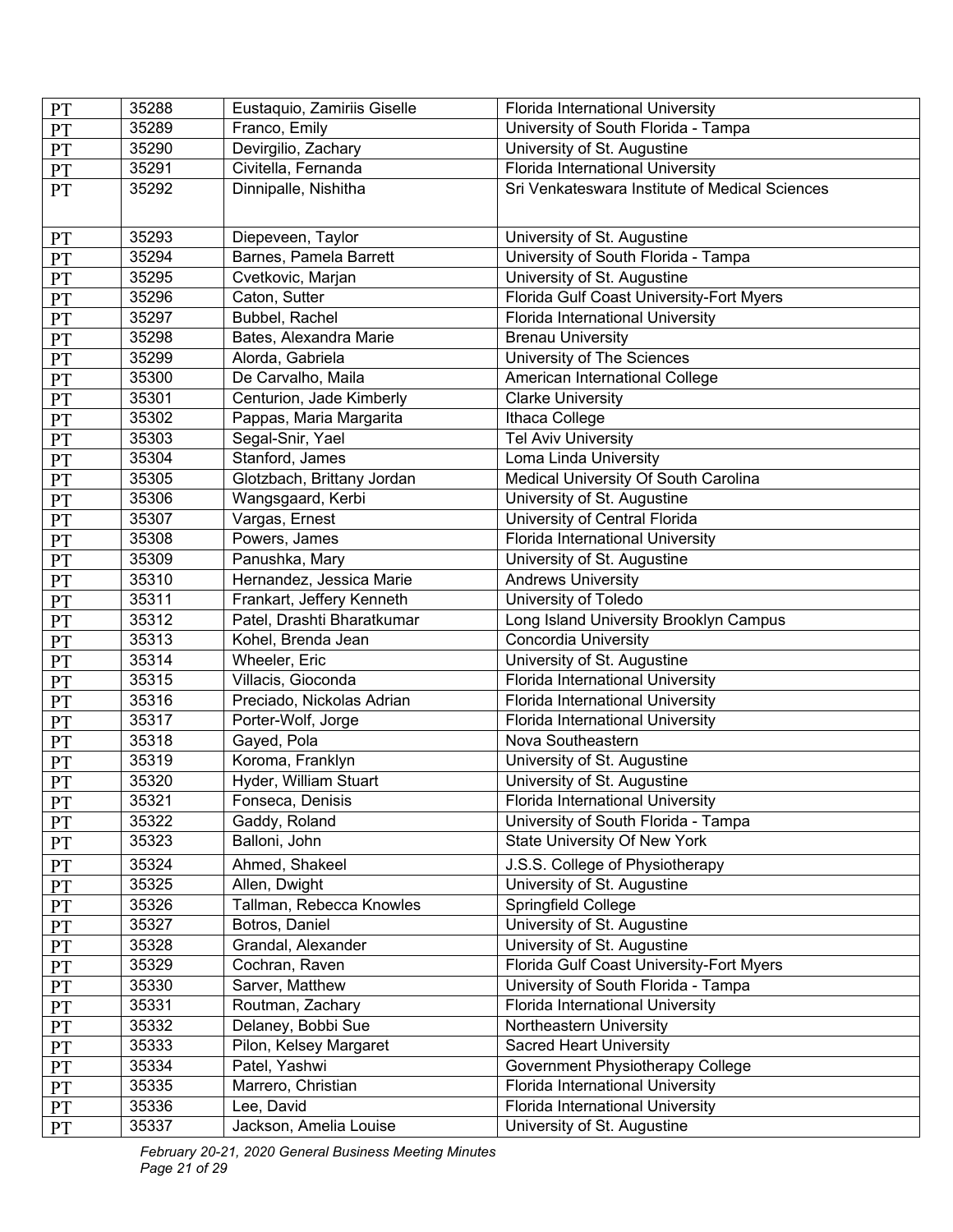| <b>PT</b> | 35338 | Galvez, Hector Patricio       | Florida International University                    |
|-----------|-------|-------------------------------|-----------------------------------------------------|
| PT        | 35339 | Delsignore, Ryan              | University of South Florida - Tampa                 |
| PT        | 35340 | Malucelli, Mariane Franceschi | Universidade Positivo                               |
| <b>PT</b> | 35341 | Terrou, Anthony               | Florida Gulf Coast University-Fort Myers            |
| PT        | 35342 | Drevensek, Roxanne            | University of St. Augustine                         |
| PT        | 35343 | Saffer, Shana                 | Florida International University                    |
| PT        | 35344 | Ramos, Marylin                | Long Island University Brooklyn Campus              |
| PT        | 35345 | Pittman, Derion Anthony       | University of St. Augustine                         |
| <b>PT</b> | 35346 | Meghat, Priya Sureshkumar     | Shree Swaminarayan Physiotherapy College            |
| PT        | 35347 | Marquez, Karina               | University of St. Augustine                         |
| PT        | 35348 | Philocles, Laroche            | University of St. Augustine                         |
| <b>PT</b> | 35349 | Porter, Todd Mitchell         | West Coast University - Center for Graduate Studies |
|           |       |                               |                                                     |
| <b>PT</b> | 35350 | Antares, Kathleen             | <b>Washington University</b>                        |
| <b>PT</b> | 35351 | Eneberg, Kim                  | <b>Gothenburg University</b>                        |
| PT        | 35352 | Flannery, Elisabeth Mary      | <b>East Carolina University</b>                     |
| PT        | 35353 | Burch, Kellie                 | Florida A & M University                            |
| <b>PT</b> | 35354 | Bouryou, Iman                 | Florida International University                    |
| PT        | 35355 | Beilfuss, Diana               | University of Wisconsin-Madison                     |
| PT        | 35356 | St. Louis, Danika             | Florida International University                    |
| PT        | 35357 | Hunter, Kinsey Mcmasters      | University of South Florida - Tampa                 |
| PT        | 35358 | Serrano, Kristie Nicole       | Florida International University                    |
| PT        | 35359 | Martin, Tyler Michael         | University of Michigan-Flint                        |
| PT        | 35360 | Scharett, Carrie Lynn         | Daemen College                                      |
| <b>PT</b> | 35361 | Sullivan, Sean Michael        | Long Island University Brooklyn Campus              |
| PT        | 35362 | Cruz, Jannelys                | Florida International University                    |
| PT        | 35363 | Zambito, Maria                | University of St. Augustine                         |
| PT        | 35364 | Lopez, Melissa                | Florida International University                    |
| PT        | 35365 | Shields, Alexander Colton     | Florida International University                    |
| PT        | 35366 | Fleming Bonilha Neves, Vivian | Centro Universitário São Camilo                     |
| PT        | 35367 | Nail, Ashly Nicole            | University of St. Augustine                         |
| PT        | 35368 | Fernandez, Kevin Alexander    | University of St. Augustine                         |
| <b>PT</b> | 35369 | Garcia, Nicole Christine      | Florida International University                    |
| PT        | 35370 | Bender, Gregory               | University of St. Augustine                         |
| PT        | 35371 | Marzak, Anna                  | Florida International University                    |
| <b>PT</b> | 35372 | Mccarroll, Hayes Monica       | Velez College                                       |
| <b>PT</b> | 35373 | Best, Robert                  | University of St. Augustine                         |
| PT        | 35374 | Amrich, Ashley                | Florida International University                    |
| <b>PT</b> | 35375 | Hankinson, Michael            | <b>Trine University</b>                             |
| PT        | 35376 | Antoine, James                | State University of NY                              |
| PT        | 35377 | Chiang, Isabelle Ku           | California State University-Northridge              |
| PT        | 35378 | Kimmett, Zak Anthony          | University of MS Medical Center                     |
| <b>PT</b> | 35379 | Brooks, Todd V                | Florida A & M University                            |
| PT        | 35380 | Charles, Gabrielle            | Nazareth College                                    |
| PT        | 35381 | Earnhardt, Rachel Morgan      | University of North Carolina At Chapel Hill         |
| PT        | 35382 | Evans, Duncan T               | University of Florida                               |
| PT        | 35383 | Bodolay, Natalie Alejandra    | Florida International University                    |
| PT        | 35384 | Venditti, Erin Leigh          | Florida International University                    |
| PT        | 35385 | Estevez, Lauren               | Florida International University                    |
| PT        | 35386 | Ruff, Erin                    | University of St. Augustine                         |
| PT        | 35387 | Holland, Laura                | University of Lowell                                |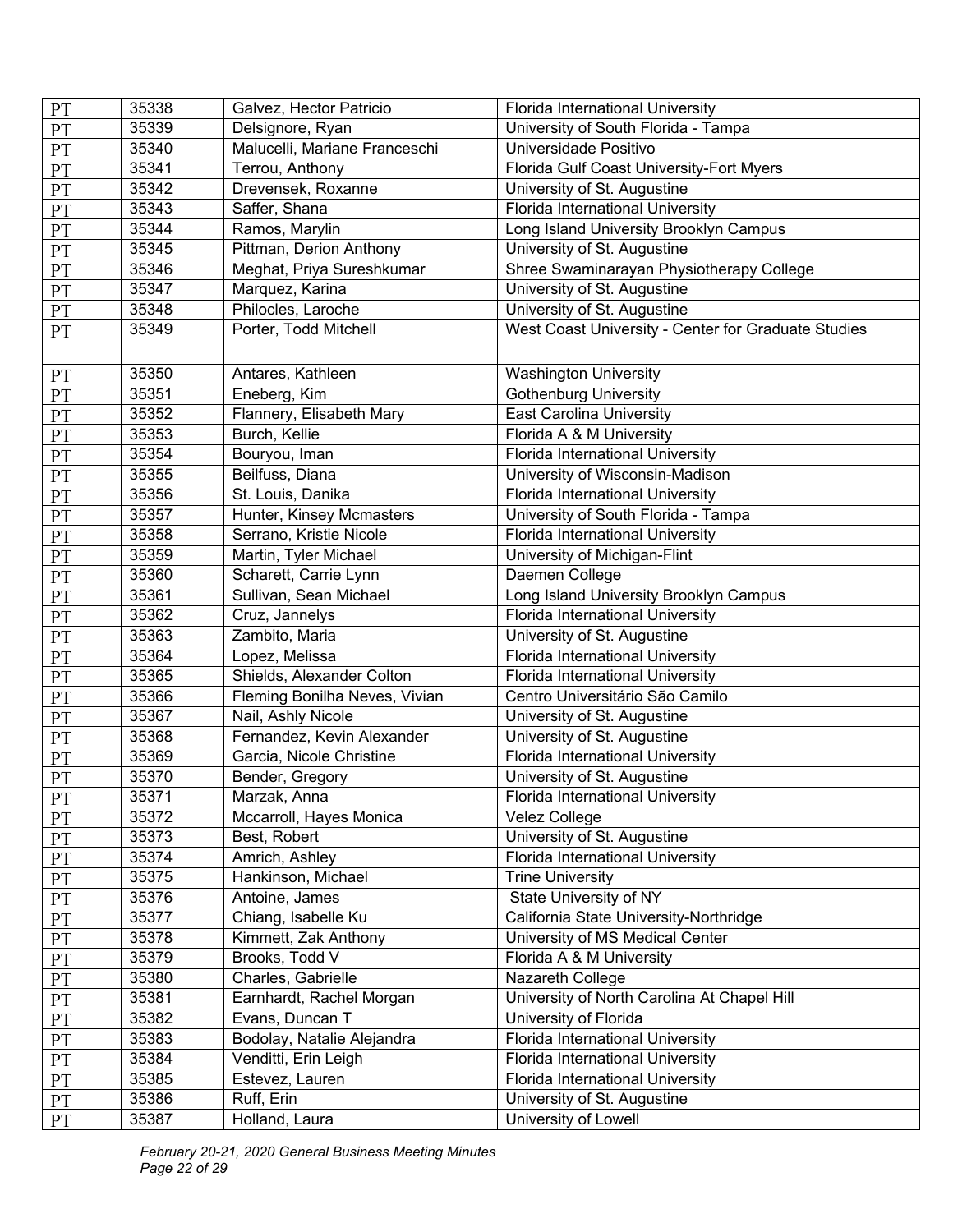| <b>PT</b>     | 35388 | Domanski, Karen                | <b>Brent Hospital and Colleges</b>                         |
|---------------|-------|--------------------------------|------------------------------------------------------------|
| PT            | 35389 | Stewart, Marie                 | Florida International University                           |
| PT            | 35390 | Erhart, Nicole                 | University of St. Augustine                                |
| PT            | 35391 | Hulbert, Robin Lynn            | <b>Beaver College</b>                                      |
| PT            | 35392 | Ruppal, Estey                  | University of Florida                                      |
| PT            | 35393 | Drum, Constance Lord           | Kean College Of New Jersey                                 |
| PT            | 35394 | Pollard, Janean M              | Suny At Buffalo                                            |
| PT            | 35395 | Allen, John Tanner             | University of St. Augustine                                |
| PT            | 35396 | Blackstone, Christopher Warner | University of Alabama At Birmingham                        |
| $\mathbf{PT}$ | 35397 | Nguyen, Theodore Huy           | University of Southern California                          |
| PT            | 35398 | Williamson, Jennifer Marie     | <b>Adventhealth University</b>                             |
| <b>PT</b>     | 35399 | Baldrige, Ruth                 | Philadelphia College of Pharmacy and Science               |
| $\mathbf{PT}$ | 35400 | Arpin, Megan                   | University of Nebraska Medical Center                      |
| PT            | 35401 | Dawson, Kendra Jenay           | <b>Howard University</b>                                   |
| PT            | 35402 | Spinosa Barrios, Amelia        | <b>Andrews University</b>                                  |
| PT            | 35403 | Terolli, Leonardi              | Technological Educational Institute (Tei) Of Athens        |
|               |       |                                |                                                            |
| PT            | 35404 | Valderrama, Piedad             | COLOMBIA - UNIDENTIFIED SCHOOLS                            |
| <b>PT</b>     | 35405 | Parent, Mark Edward            | Northeastern University                                    |
| $\mathbf{PT}$ | 35406 | Rohleder, Megan                | University of Scranton                                     |
| PT            | 35407 | Siegel, Evan F                 | University of Scranton                                     |
| PT            | 35408 | Meagher, Melissa Sue           | US Army - Baylor University                                |
| PT            | 35409 | Thune, Kelley                  | University of St. Augustine                                |
| PT            | 35410 | Palande, Madhura               | Kles College of Physiotherapy                              |
| PT            | 35411 | Witkowski, Jennifer Victoria   | Rutgers- The State University Of New Jersey                |
| PT            | 35412 | Marshall, Emilly               | <b>Emory University</b>                                    |
| PT            | 35413 | Jackson, Michelle Ann          | University of Alabama at Birmingham                        |
| PT            | 35414 | Hagiel, Rachel                 | Florida International University                           |
| PT            | 35415 | Maillet, Abby                  | University of St. Augustine                                |
| PT            | 35416 | Mcintosh, Jennell              | University of North Carolina At Chapel Hill; University Of |
| PT            | 35417 | Bernot, Lynette Marie          | University of Scranton                                     |
| PT            | 35418 | Justice, Ryan Edward           | Florida International University                           |
| PT            | 35419 | Abdallah, Summer               | University of St. Augustine                                |
| PT            | 35420 | Pili, Eriberto                 | San Juan De Dios Educational Foundation                    |
| <b>PT</b>     | 35421 | Brown, Michael Anthony         | University of St. Augustine                                |
| PT            | 35422 | Schaff, Carole Ann             | University of South Alabama                                |
| PT            | 35423 | Trupke, Jennifer Wheeler       | <b>Emory University</b>                                    |
| <b>PT</b>     | 35424 | Hocke, Alexander               | Florida International University                           |
| PT            | 35425 | Sawyer, Alyssa Mae Roxas       | Pamantasan Ng Lungsod Ng Maynila                           |
| PT            | 35426 | Pfohl, Delaney                 | Ithaca College                                             |
| PT            | 35427 | Benz, Sarah Eun Yung           | University Of Mary Hardin-Baylor                           |
| PT            | 35428 | Riche, Luc Autharis            | <b>Stony Brook University</b>                              |
| PT            | 35429 | Cacciatore, Louis Geno         | Daemen College                                             |
| PT            | 35430 | Fifelski, Leah                 | University of St. Augustine                                |
| PT            | 35431 | Brito, Rocio Scarlet           | Florida International University                           |
| PT            | 35432 | Ramirez, Erick                 | Florida International University                           |
| PT            | 35433 | Kumar, Hardeep                 | New York University                                        |
| PT            | 35434 | Mastov, Rafael                 | The College of Staten Island                               |
| <b>PT</b>     | 35435 | Hocke, Bryan James             | Florida International University                           |
| PT            | 35436 | Trupke, Timothy                | <b>Emory University</b>                                    |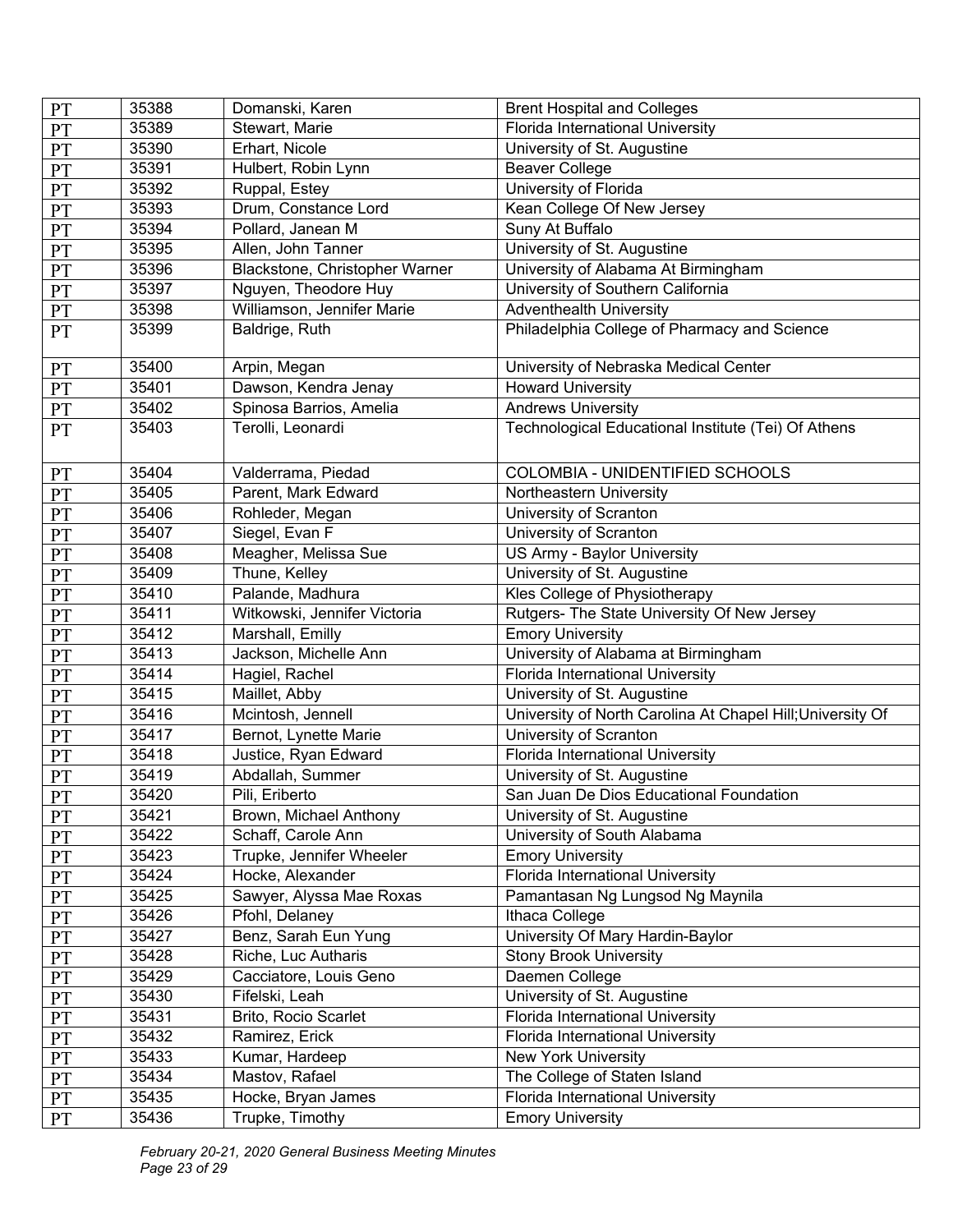| <b>PT</b>     | 35437 | Voth, Elizabeth              | University of Washington                        |
|---------------|-------|------------------------------|-------------------------------------------------|
| <b>PT</b>     | 35438 | Pappas, Cristina Maria       | Florida International University                |
| PT            | 35439 | Axvig, Molly Elizabeth       | University of Minnesota Twin Cities             |
| PT            | 35440 | Hart, Caroline Copeland      | Nova Southeastern                               |
| PT            | 35441 | Tyree, Scott                 | <b>West Virginia University</b>                 |
| PT            | 35442 | Bhati, Dharmendrasinh        | Shree Devi College of Physiotherapy             |
| <b>PT</b>     | 35443 | Marhefka, Dale R             | <b>Boston University</b>                        |
| PT            | 35444 | Hoefer, Allison Ann          | University of Minnesota Twin Cities             |
| PT            | 35445 | Packer, Jonathan             | Rocky Mountain University of Health Professions |
| PT            | 35446 | Mendoza, Rahneel             | Southwestern University                         |
| PT            | 35447 | Paul, Abraham E L            | Vel's College of Physiotherapy                  |
| PT            | 35448 | Taylor, Jeffrey Owen         | Lynchburg College                               |
| PT            | 35449 | Christiansen, Morgan         | <b>Samuel Merritt University</b>                |
| PT            | 35450 | Elling, Stephanie Ann        | The College of St. Scholastica                  |
| PT            | 35451 | Elizondo, Lindsey Anne       | University of Miami                             |
| PT            | 35452 | Winninger, Lindsay           | Saint Louis University Main Campus              |
| <b>PT</b>     | 35453 | Termini, Daniel              | <b>Touro College</b>                            |
| PT            | 35454 | Mehta, Megha                 | Government College of Physiotherapy             |
| PT            | 35455 | Pandolfe, Rachel Marie       | D'Youville College                              |
| PT            | 35456 | Fox, Daniel                  | D'Youville College                              |
| PT            | 35457 | Mcnall, Wendy Renee          | Hogeschool Van Amsterdam                        |
| PT            | 35458 | Williams, Charles Thomas     | Eastern Washington University                   |
| $\mathbf{PT}$ | 35459 | Kendall, Christopher         | Daemen College                                  |
| PT            | 35460 | Schroeder, Leanne Irene      | D'Youville College                              |
| PT            | 35461 | Walsh, Kyla                  | <b>Duquesne University</b>                      |
| PT            | 35462 | Walsh, lan                   | <b>Duquesne University</b>                      |
| PT            | 35463 | Young, Shannon Elisa         | Russell Sage College Main Campus                |
| PT            | 35464 | Neveux, Sarah Rachelle       | Eastern Washington University                   |
| PT            | 35465 | Wiedl, Robert                | University of Wisconsin-Madison                 |
| PT            | 35466 | Prince, Arielle Jade         | <b>Stony Brook University</b>                   |
| PT            | 35467 | Wolosz, Margarett            | University of Findlay                           |
| PT            | 35468 | Wakeman, Stephanie Deshano   | <b>Central Michigan University</b>              |
| PT            | 35469 | Buck, Andrea Nicole          | Virginia Commonwealth University                |
| PT            | 35470 | Butler, Victoria E           | Northeastern University                         |
| <b>PT</b>     | 35471 | Carter, Casey C              | East Tennessee State University                 |
| <b>PT</b>     | 35472 | Polatnick, Arianne           | <b>Touro College</b>                            |
| PT            | 35473 | Traugh, Karen                | University of Findlay                           |
| PT            | 35475 | Olinger, Nasia               | Mary Baldwin University                         |
| <b>PT</b>     | 35476 | Ballesteros-Yefremov, Jannie | University of Perpetual Help System-Laguna      |
| PT            | 35477 | Nelson, Michelle             | University of North Florida                     |
| $\mathbf{PT}$ | 35478 | Santos, Cristopher Nino      | St. Jude College                                |
| PT            | 35480 | Cagney, Calvin Frederick     | University of Florida                           |
| PT            | 35481 | May, Rebecca Ann             | Texas Tech University Health Sciences Center    |
| PT            | 35482 | Graves, Leslyn               | University of Central Arkansas                  |
| PT            | 35483 | Martini, Jeffrey             | Northwestern University                         |
| PT            | 35484 | Hestianna, Linda             | University of Pittsburgh Main Campus            |
| <b>PT</b>     | 35485 | Eichler, Ashley Woodruff     | University of St. Augustine                     |
| <b>PT</b>     | 35486 | Puc, Frank                   | <b>Washington University</b>                    |
| PT            | 35487 | Clabo, Alexander Scott       | East Tennessee State University                 |
| <b>PT</b>     | 35488 | Guay, Karlene Mae            | University of Vermont                           |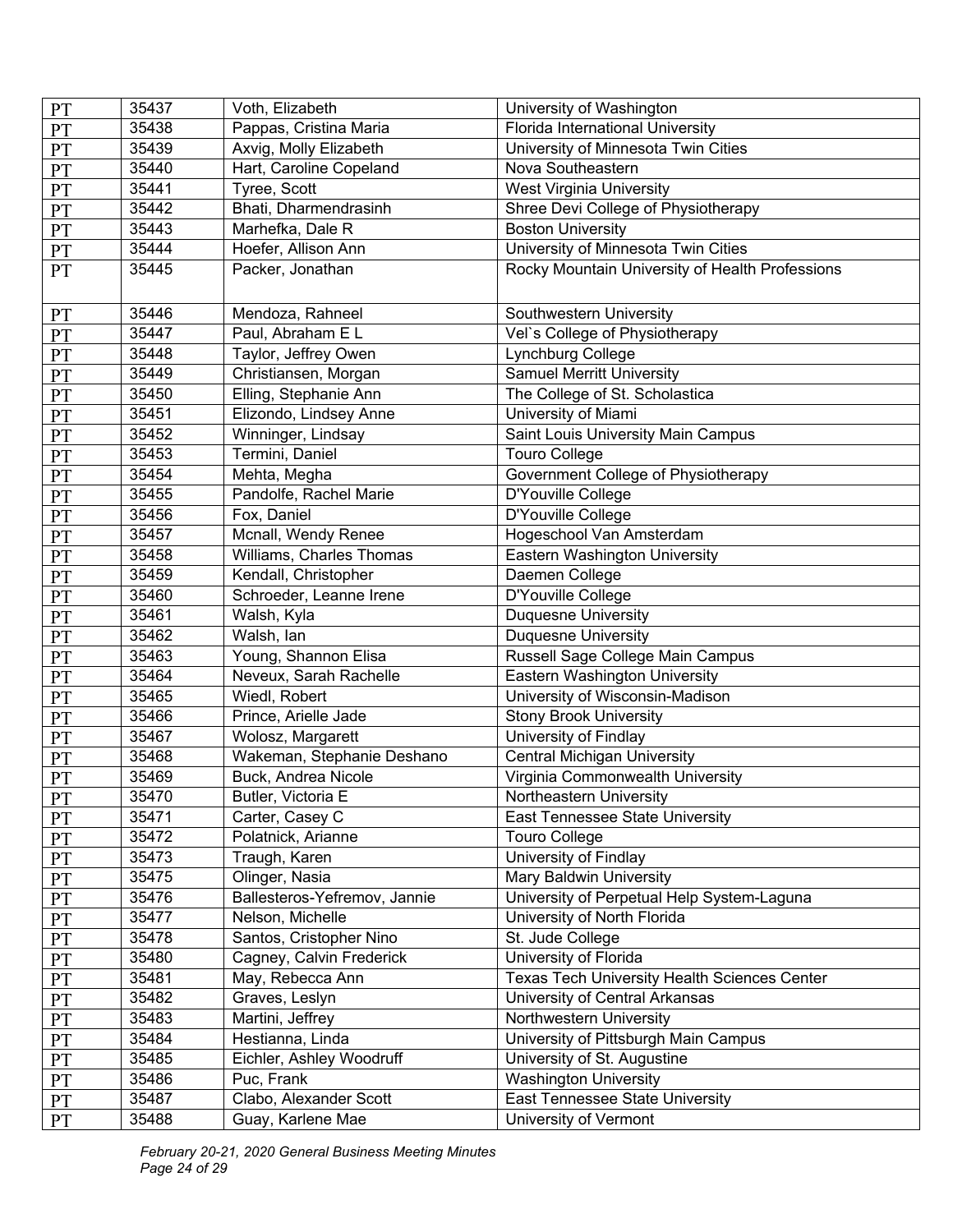| PT        | 35489 | Win, Austin             | Florida International University                       |
|-----------|-------|-------------------------|--------------------------------------------------------|
| PT        | 35490 | Donaldson, Michelle     | Florida International University                       |
| PT        | 35491 | Chigurupati, Nidhi      | Alabama State University                               |
| PT        | 35492 | Tieri, Michelle Brunson | University of Nevada                                   |
| <b>PT</b> | 35493 | Noble, Samantha         | Florida International University                       |
| PT        | 35494 | Pold, Megan             | University of Jamestown                                |
| PT        | 35495 | Pearce, Ayanna          | University of Hartford In Connecticut                  |
| PT        | 35496 | Demars, Melissa Lynn    | University of North Dakota Campus; University Of North |
| PT        | 35497 | Tabares, Tyler Joseph   | University of Kansas Medical Center                    |
| <b>PT</b> | 35498 | Ramos, Nicole Christine | <b>Cuny Hunter College</b>                             |
| PT        | 35499 | Bennick, Carla          | University of Connecticut                              |
| PT        | 35500 | Turpin, Andrew Joseph   | University of St. Augustine                            |
| PT        | 35501 | Rabbia, John            | Ithaca College                                         |
| PT        | 35502 | Hawk, Katherine         | University of Maryland Baltimore                       |
| PT        | 35503 | Caserta, Albert D       | Ohio State University Main Campus                      |
| PT        | 35504 | Mcnamara, Kevin James   | <b>Franklin Pierce University</b>                      |
| PT        | 35505 | Loyola, Juan P          | Universidad Mayor                                      |
| Total     | 315   |                         |                                                        |
| Records:  |       |                         |                                                        |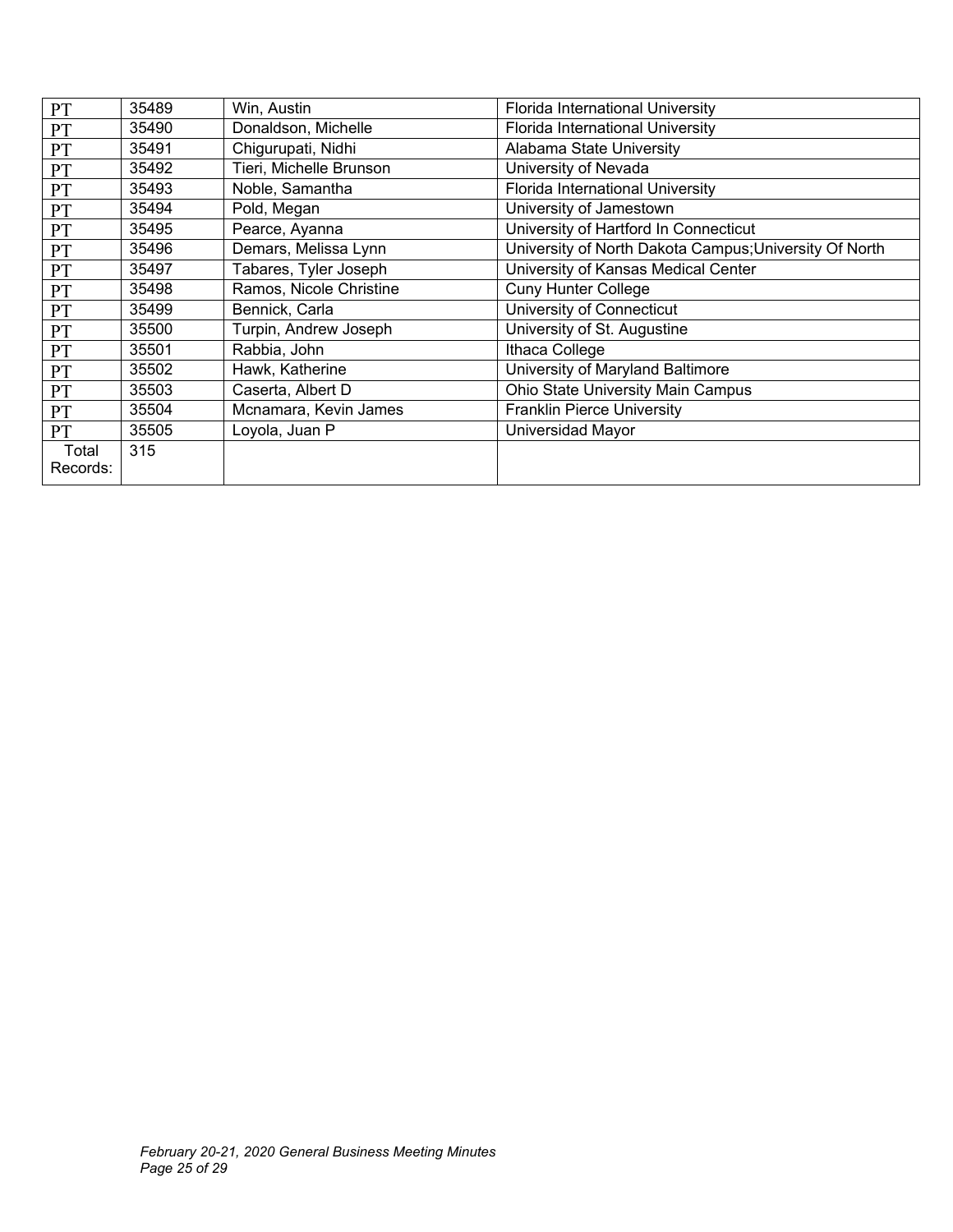# (Exhibit B)

| Rank       | Lic Nbr | <b>Licensee Name</b>           | <b>Education Institution</b>           |
|------------|---------|--------------------------------|----------------------------------------|
| <b>PTA</b> | 29821   | Nguyen, Danny                  | <b>Herzing University</b>              |
| <b>PTA</b> | 29822   | Dakay, Valerie                 | <b>Herzing University</b>              |
| <b>PTA</b> | 29823   | Sy, Alexander L                | <b>Herzing University</b>              |
| <b>PTA</b> | 29824   | Irk, Janet Ann                 | <b>Brown Mackie College</b>            |
| <b>PTA</b> | 29825   | Wise, Aaron Clinton            | South University - Tampa               |
| <b>PTA</b> | 29826   | Lane, Mariah                   | Keiser University - Sarasota           |
| <b>PTA</b> | 29827   | Kalish, Corey                  | <b>Herzing University</b>              |
| <b>PTA</b> | 29828   | Martinez, Jaime                | <b>Broward Community College</b>       |
| <b>PTA</b> | 29829   | Toro, Daniel                   | <b>Broward Community College</b>       |
| <b>PTA</b> | 29830   | Brown, Jessica Kathryn         | Florida State College At Jacksonville  |
| <b>PTA</b> | 29831   | Gilcrist, Diamond G            | Keiser University - Ft Lauderdale      |
| PTA        | 29832   | Evans, Savannah                | Keiser University - Ft Lauderdale      |
| <b>PTA</b> | 29833   | Pulcini, Mellissa              | South University West Palm Beach       |
| <b>PTA</b> | 29834   | Bunting, Meagan                | Keiser University - Ft Lauderdale      |
| <b>PTA</b> | 29835   | Vargas, Destiny Mae            | <b>Taylor College</b>                  |
| <b>PTA</b> | 29836   | Crockford, Mary E              | <b>Orange County Community College</b> |
| <b>PTA</b> | 29837   | Rocha, Nathercia               | Keiser University - Miami              |
| <b>PTA</b> | 29838   | Williams, Rebecca Lynn         | Northern Virginia Community College    |
| <b>PTA</b> | 29839   | Quinonez, Hector               | <b>Herzing University</b>              |
| <b>PTA</b> | 29840   | Martell Castillo, Jose Armando | Keiser University - Miami              |
| <b>PTA</b> | 29841   | Caryll, Lisa Beth              | Keiser University - Sarasota           |
| <b>PTA</b> | 29842   | Bulies, Sarahy                 | Keiser University - Ft Lauderdale      |
| <b>PTA</b> | 29843   | Barron, Yulia                  | Keiser University - Lakeland           |
| <b>PTA</b> | 29844   | Berry, Daniel                  | Florida State College At Jacksonville  |
| <b>PTA</b> | 29845   | Wilson, Grettel                | Keiser University - Miami              |
| <b>PTA</b> | 29846   | Sharkey, Katie                 | <b>Taylor College</b>                  |
| <b>PTA</b> | 29847   | Roque, Nicole                  | Keiser University - Miami              |
| <b>PTA</b> | 29848   | Riesgo, Sissi                  | Keiser University - Miami              |
| <b>PTA</b> | 29849   | Morfa, Nestor                  | The Praxis Institute                   |
| <b>PTA</b> | 29850   | Mcnamara, Rhonda               | South University - Tampa               |
| <b>PTA</b> | 29851   | Kalbfell, Sarah Jarabe         | Keiser University - Sarasota           |
| <b>PTA</b> | 29852   | Howard, Czarlyn M              | Florida Gateway College                |
| <b>PTA</b> | 29853   | Gammeter, Cheryl Lynn          | <b>Broward Community College</b>       |
| <b>PTA</b> | 29854   | Dixon, Cedric Delance          | Keiser University                      |
| <b>PTA</b> | 29855   | Cheng-Hughes, Wanda            | <b>Herzing University</b>              |
| <b>PTA</b> | 29856   | Alvarez, Laura                 | Keiser University - Miami              |
| <b>PTA</b> | 29857   | Gonzalez Jr, Hector            | Keiser University - Miami              |
| <b>PTA</b> | 29858   | Walker, Brenton Michael        | <b>Taylor College</b>                  |
| <b>PTA</b> | 29859   | Ure, Daniel                    | Keiser University - Lakeland           |
| <b>PTA</b> | 29860   | Russell, Laura A               | <b>Orange Coast College</b>            |
| <b>PTA</b> | 29861   | Leconte, Levy M                | <b>Herzing University</b>              |
| <b>PTA</b> | 29862   | Jones, Kelsey                  | South University - Cleveland           |
| <b>PTA</b> | 29863   | Davis, Desiree Nicole          | Florida Gateway College                |
| <b>PTA</b> | 29864   | Balloqui, Kenneth              | Keiser University - Miami              |
| <b>PTA</b> | 29865   | Myers, Matthew                 | South University - Tampa               |
| <b>PTA</b> | 29866   | Vila, Tanit                    | Miami-Dade Community College           |
| <b>PTA</b> | 29867   | Vankerschaever, Cody           | <b>Herzing University</b>              |
| <b>PTA</b> | 29868   | Abrahan, Denalaine             | South University - Tampa               |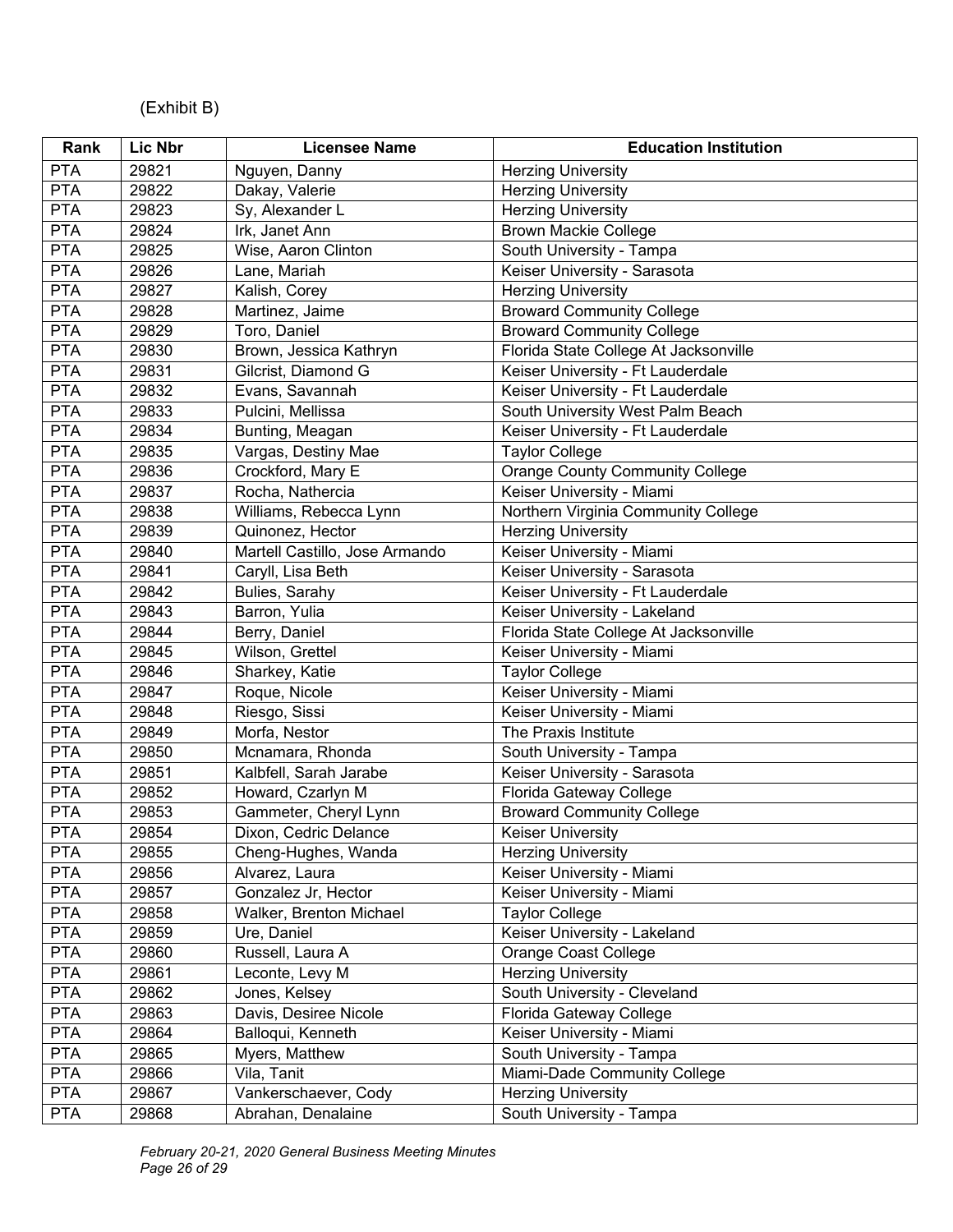| <b>PTA</b> | 29869 | Lewis, Lawyer Anthony            | Keiser University - Ft Lauderdale                        |
|------------|-------|----------------------------------|----------------------------------------------------------|
| <b>PTA</b> | 29870 | Devries, Tiffany                 | <b>Somerset Community College</b>                        |
| <b>PTA</b> | 29871 | Trujillo Melian, Lisandra Melian | Professional Hands Institute - Miami                     |
| <b>PTA</b> | 29872 | Jean, Serge                      | Miami Dade Community College                             |
| <b>PTA</b> | 29873 | Bustamante, Valerie Julissa      | Keiser University - Miami                                |
| <b>PTA</b> | 29874 | Aldridge, Lindsay Elizabeth      | Florida State College At Jacksonville                    |
| <b>PTA</b> | 29875 | Del Rio, Andres                  | Keiser University - Miami                                |
| <b>PTA</b> | 29876 | Hernandez, Miriam Esther         | Professional Hands Institute - Miami; Professional Hands |
| <b>PTA</b> | 29877 | Jennings Irwin, Tara             | <b>Taylor College</b>                                    |
| <b>PTA</b> | 29878 | Osborne, Emily                   | Keiser University - Sarasota                             |
| <b>PTA</b> | 29879 | Dejean, Patrice Laurent          | <b>Broward Community College</b>                         |
| <b>PTA</b> | 29880 | Bazile, Marjorie Joanne          | Keiser University - Miami                                |
| <b>PTA</b> | 29881 | Donohue, Jessica                 | Keiser University - Ft Lauderdale                        |
| <b>PTA</b> | 29882 | Collazos, Karina                 | Keiser University - Ft Lauderdale                        |
| <b>PTA</b> | 29883 | Maldonado Rodriguez, Serena H    | Keiser University - Sarasota                             |
| <b>PTA</b> | 29884 | Scofield, Jessica Lamanda        | South University- Savannah, Ga                           |
| <b>PTA</b> | 29885 | Helminen, Michelle Elizabeth     | <b>Finlandia University</b>                              |
| <b>PTA</b> | 29886 | Sanchez, Kelsie Alise            | South University - Tampa                                 |
| <b>PTA</b> | 29887 | Garris, Evan Andrew              | Florida State College At Jacksonville                    |
| <b>PTA</b> | 29888 | Alfrey, Julia                    | South University - Tampa                                 |
| <b>PTA</b> | 29889 | Wynn, Sarah Kathryn              | South University - Tampa                                 |
| <b>PTA</b> | 29890 | Wassung, Bruce                   | <b>Springfield Technical Community College</b>           |
| <b>PTA</b> | 29891 | Rivera, Miguel                   | South University - Tampa                                 |
| <b>PTA</b> | 29892 | Page, Meredith Taylor            | Florida State College At Jacksonville                    |
| <b>PTA</b> | 29893 | Kippenberger, Cassandra Leigh    | Rasmussen College                                        |
| <b>PTA</b> | 29894 | Colas, Emmaline                  | Keiser University - Melbourne                            |
| <b>PTA</b> | 29895 | Saint Louis, Kahisa Lih-Ann      | Keiser University - Ft Lauderdale                        |
| <b>PTA</b> | 29896 | Barajas, Viviana                 | <b>Polk Community College</b>                            |
| <b>PTA</b> | 29897 | Cabrera, Ingrid M                | Laguardia Community College                              |
| PTA        | 29898 | Cinat, Bensia                    | <b>Herzing University</b>                                |
| <b>PTA</b> | 29899 | Haney, David                     | Keiser University - Sarasota                             |
| <b>PTA</b> | 29900 | Fogarty, Colleen                 | Keiser University - Ft Lauderdale                        |
| <b>PTA</b> | 29901 | Vazquez, Richard                 | <b>Herzing University</b>                                |
| <b>PTA</b> | 29902 | Samborn, Jenni                   | Florida Gateway College                                  |
| <b>PTA</b> | 29903 | Ruiz, Karen M                    | <b>Union County College</b>                              |
| <b>PTA</b> | 29904 | Mollica, Liam                    | <b>Herzing University</b>                                |
| <b>PTA</b> | 29905 | Mccoy, Rachel Alyssa             | Florida Gateway College                                  |
| <b>PTA</b> | 29906 | Lopez, Omar F                    | Keiser University - Ft Lauderdale                        |
| <b>PTA</b> | 29907 | Keys, Amanda                     | Keiser University - Ft Lauderdale                        |
| <b>PTA</b> | 29908 | Karr, Angela Lee                 | Lake City Community College                              |
| <b>PTA</b> | 29909 | Churchill, Shane Patrick         | <b>Taylor College</b>                                    |
| <b>PTA</b> | 29910 | Hall, Chelsea Kathleen           | Florida State College At Jacksonville                    |
| <b>PTA</b> | 29911 | Evey, Alyse Corrine              | Keiser University - Ft Lauderdale                        |
| <b>PTA</b> | 29912 | Wabaw, Zaumyuawng                | Florida State College At Jacksonville                    |
| <b>PTA</b> | 29913 | Tappin Bellorin, Carmen Mariela  | Miami Dade Community College                             |
| <b>PTA</b> | 29914 | Glashower, Chelsey Marie         | <b>Baker College</b>                                     |
| <b>PTA</b> | 29915 | Dalzell, Jason W                 | <b>Concorde Career College</b>                           |
| <b>PTA</b> | 29916 | Bui, Truc Thi Thanh              | Florida State College At Jacksonville                    |
| <b>PTA</b> | 29917 | Zwisler, John Richard            | South University West Palm Beach                         |
| <b>PTA</b> | 29918 | Thomas, Jessica                  | <b>Broward Community College</b>                         |
| <b>PTA</b> | 29919 | Silver, Selena                   | Keiser University - Ft Lauderdale                        |
| <b>PTA</b> | 29920 | Rivera, John Paul                | Keiser University - Ft Lauderdale                        |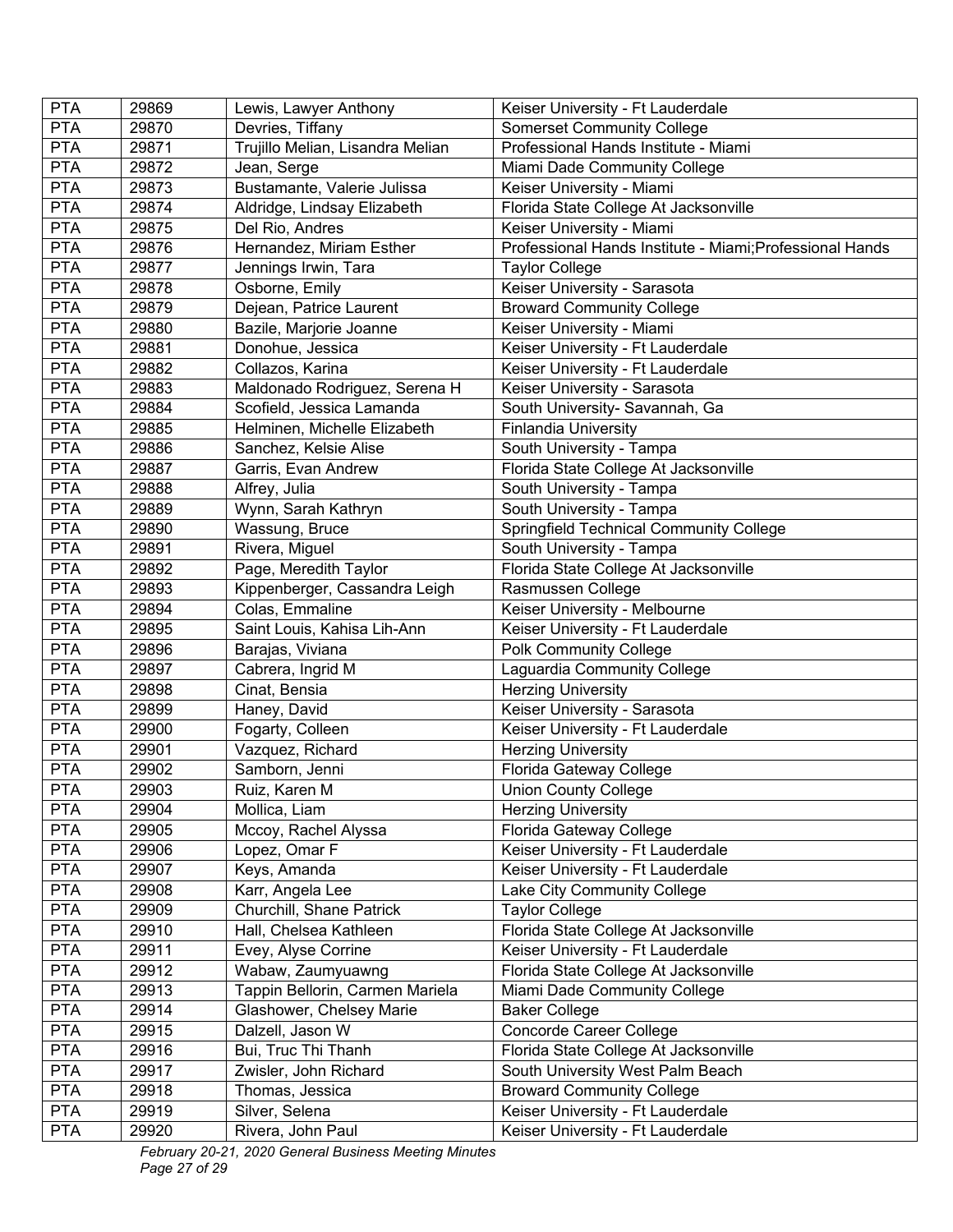| <b>PTA</b> | 29921 | Pacheco, Nadia                  | Miami Dade Community College                |
|------------|-------|---------------------------------|---------------------------------------------|
| <b>PTA</b> | 29922 | Latham, Charlotte               | Pima Medical Institute                      |
| <b>PTA</b> | 29923 | Fernandez Gil, Tais             | <b>Florida National University</b>          |
| <b>PTA</b> | 29924 | Gainey, Joseph                  | South University - Tampa                    |
| <b>PTA</b> | 29925 | Obrien, Jason                   | <b>Taylor College</b>                       |
| <b>PTA</b> | 29926 | Ardis, Paige                    | Keiser University - Ft Lauderdale           |
| <b>PTA</b> | 29927 | Gomez, Kevin                    | The Praxis Institute                        |
| <b>PTA</b> | 29928 | Gandionco, Cody James           | Florida State College At Jacksonville       |
| <b>PTA</b> | 29929 | Elliott, Seth                   | Kilgore College                             |
| <b>PTA</b> | 29930 | Cardenal Fernandez, Adel        | The Praxis Institute                        |
| <b>PTA</b> | 29931 | Morris, Shane Michael           | <b>Taylor College</b>                       |
| <b>PTA</b> | 29932 | Ansley, Tosha                   | Keiser University - Ft Lauderdale           |
| <b>PTA</b> | 29933 | Barrett, Erin Christine         | North Shore Community College               |
| <b>PTA</b> | 29934 | Diaz, Raisa                     | Professional Hands Institute - Miami        |
| <b>PTA</b> | 29935 | Toledo Reyes, Rosabel           | Miami Dade Community College                |
| <b>PTA</b> | 29936 | Hellriegel, Sara                | Keiser University - Ft Lauderdale           |
| <b>PTA</b> | 29937 | Perry, Craig F.                 | <b>ECPI University</b>                      |
| <b>PTA</b> | 29938 | Gregory-Ramirez, Amanda Michell | South University - Tampa                    |
| <b>PTA</b> | 29939 | Carpenter, Kiera                | <b>Craven Community College</b>             |
| <b>PTA</b> | 29940 | Heafner, Brittany               | South University West Palm Beach            |
| <b>PTA</b> | 29941 | Sykes, Jessica M                | Keiser University - Lakeland                |
| <b>PTA</b> | 29942 | Hollis, Edwin Brint             | <b>Wallace State Community College</b>      |
| <b>PTA</b> | 29943 | Dean, Debra Lynn                | Mountain State University                   |
| <b>PTA</b> | 29944 | Herbert, Melissa                | South University - Tampa                    |
| <b>PTA</b> | 29945 | Franklin, Alex                  | Keiser University - Lakeland                |
| <b>PTA</b> | 29946 | Gilson, Matthew                 | Keiser University - Ft Lauderdale           |
| <b>PTA</b> | 29947 | Simms, Jevaun                   | Keiser University - Ft Lauderdale           |
| <b>PTA</b> | 29949 | Wells, Brian Douglas            | Pima Medical Institute                      |
| <b>PTA</b> | 29950 | Pollard, William Everett        | Chesapeake Area Consortium foHigheEducation |
| <b>PTA</b> | 29951 | Carter, Randolph                | South University - Tampa                    |
| <b>PTA</b> | 29952 | Velasquez, Jean Sebastian       | Horry-Georgetown Technical College          |
| <b>PTA</b> | 29953 | Dunlap, Briana Lynne            | Gulf Coast Community College                |
| <b>PTA</b> | 29954 | Lemay, Erik Forest              | <b>River Valley Community College</b>       |
| <b>PTA</b> | 29955 | Hernandez, William              | South University - Virginia Beach           |
| <b>PTA</b> | 29956 | Flash, Jason                    | Keiser University - Ft Lauderdale           |
| <b>PTA</b> | 29957 | Harris, Alex David              | Keiser University - Lakeland                |
| <b>PTA</b> | 29958 | Bentz, Laura J                  | <b>Edison Community College</b>             |
| <b>PTA</b> | 29959 | Jackson, Christa Me'Kayla       | Keiser University - Ft Lauderdale           |
| <b>PTA</b> | 29960 | Tarver, Rosalyn Easter          | <b>Houston Community College</b>            |
| <b>PTA</b> | 29961 | Sizemore, Jenny                 | <b>Albany State University</b>              |
| <b>PTA</b> | 29962 | Friday, Katerina                | Baker College Of Auburn Hills               |
| <b>PTA</b> | 29963 | Lamport, Anna                   | <b>College Of Health Professions</b>        |
| <b>PTA</b> | 29964 | Allain, Tiffani                 | Cerritos Community College                  |
| <b>PTA</b> | 29965 | Jimenez, Gaby                   | Miami Dade Community College                |
| <b>PTA</b> | 29966 | Otero, Jessica                  | Rasmussen College                           |
| <b>PTA</b> | 29967 | Rose, Nancy                     | <b>Becker College-Worcester</b>             |
| <b>PTA</b> | 29968 | Perepechkin, Katrin Ann         | Daytona Beach Community College             |
| <b>PTA</b> | 29969 | Conejos, Adriana Alexa          | <b>Taylor College</b>                       |
| <b>PTA</b> | 29970 | Maialetti, John Albert          | Harcum Junior College                       |
| <b>PTA</b> | 29971 | Doherty, Kirsten Donn           | <b>Trident Technical College</b>            |
| <b>PTA</b> | 29972 | Wagner, Daniell                 | <b>Taylor College</b>                       |
| <b>PTA</b> | 29974 | Hennessey, Timothy Scott        | <b>Taylor College</b>                       |